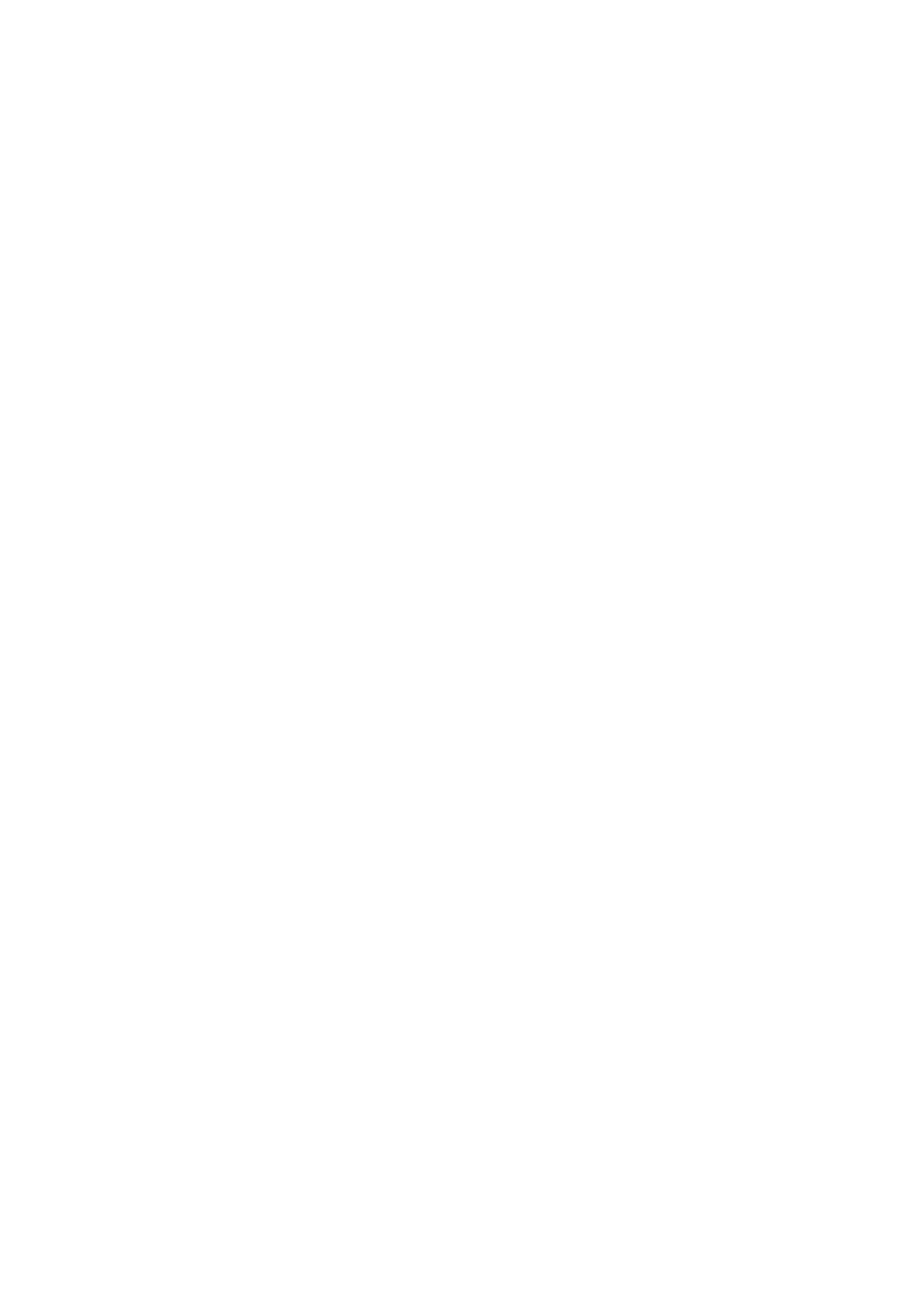## VISION STATEMENT

# 30842 Support

Respondent: Mr Robert Fletcher

#### Summary:

Agree, but we need to link the various centres of knowledge in the Parish. Otherwise it is fine words....

Change suggested by respondent:

-

Attachments: None

## INTRODUCTION

30836 Support

Respondent: Mr Duncan Stevens

### Summary:

I support the Ingatestone and Fryerning Development plan and commend the approach to its development. With respect to the Fryerning Conservation Area I suggest that it is extended along Blackmore Road to include the properties and surroundings of Barn Mead, a George Sherrin designed property and of noted Historic Interest, and Little St Leonards a Listed building that was very likely a significant former farm house of the Parish. These two buildings and the surrounding lands and open fields in which they sit are naturally part of the historic properties and lands that contribute significantly to Fryerning's character.

Change suggested by respondent:

-

Attachments: None

# 30848 Object

Respondent: Essex County Council

#### Summary:

Throughout the Neighbourhood Plan, its Glossary and Appendix, the most up to date NPPF (2021) and its paragraph numbers will need to be referenced.

### Change suggested by respondent:

Refer to the most up to date NPPF and its relevant paragraph numbers throughout the Neighbourhood Plan, its Glossary and Appendix.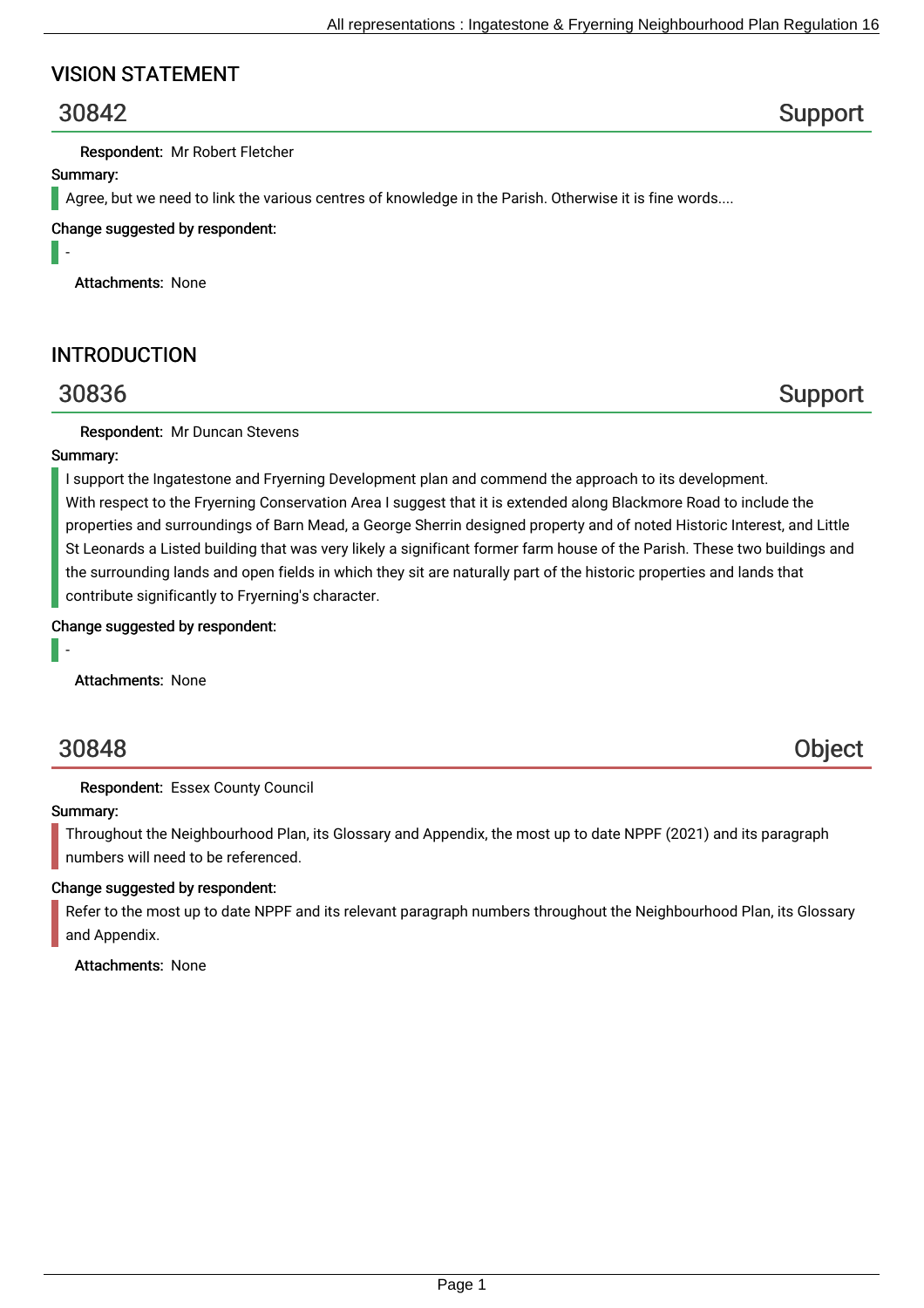### Respondent: Essex County Council

### Summary:

Within the 'Local planning context' part of the Introduction ECC welcome the appropriate reference to the Mineral Planning Authority and Minerals Local Plan which, together with the Waste Local Plan references accurately reflects the Development Plan within Brentwood.

One minor amendment is needed in order to ensure consistency – replace 'Minerals Planning Authority' with 'Mineral Planning Authority'.

This reaffirms ECC's Reg.14 rep.

#### Change suggested by respondent:

Replace 'Minerals Planning Authority' with 'Mineral Planning Authority'.

Attachments: None

## **HOUSING**

# 30850 Support

Respondent: Essex County Council

### Summary:

ECC welcomes the inclusion within the proposed housing objectives of the need to ensure that adequate provision is made for infrastructure when planning for residential development, and seeking such development that reduces car travel, supports sustainable modes of travel, and connects well to the wider locality. This reflects paragraphs 104, 110, 112 and 130 of the NPPF.

This reaffirms ECC's Reg.14 rep.

Change suggested by respondent:

-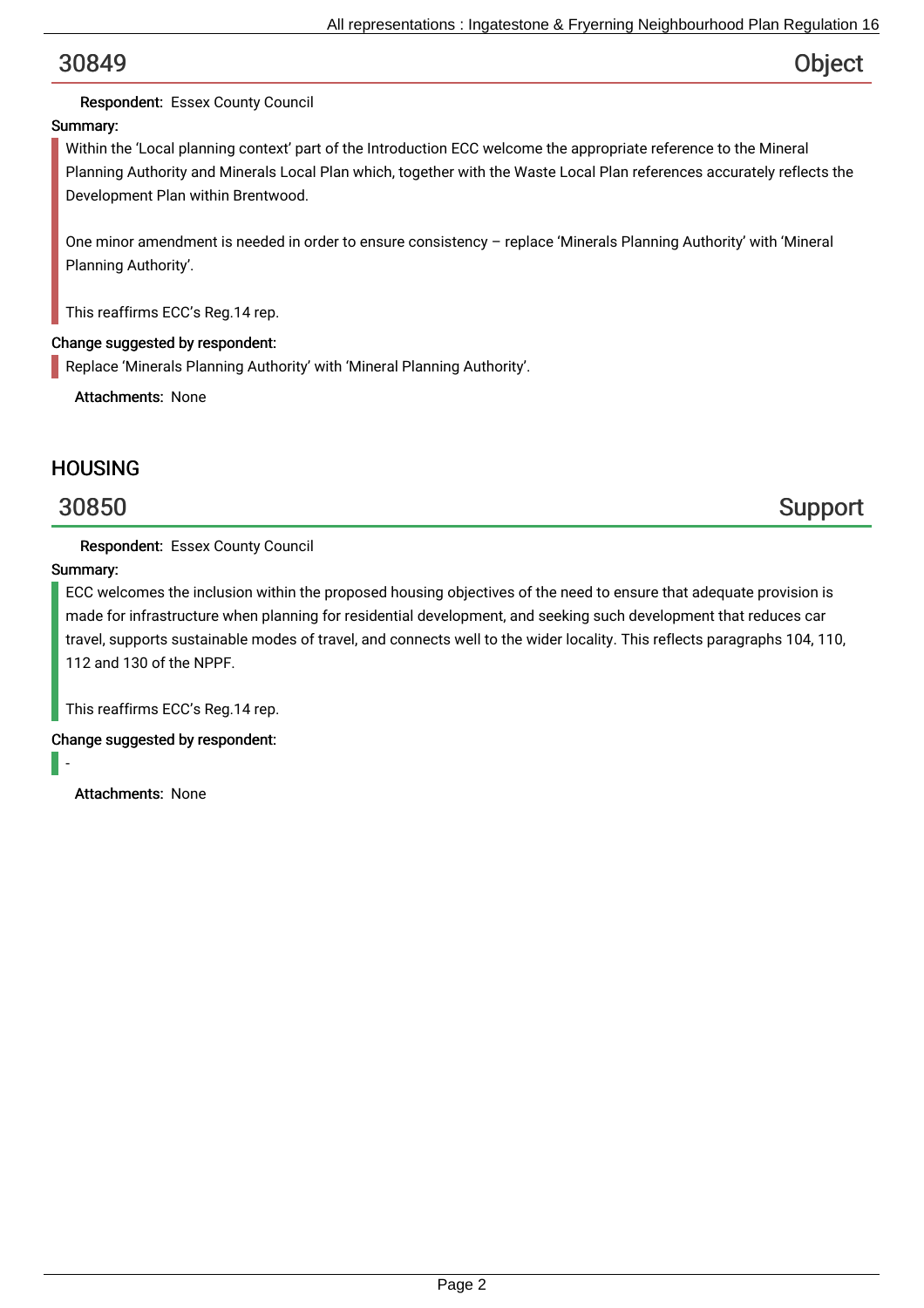## Respondent: Essex County Council

## Summary:

Reference to housing allocation sites is consistent in principle with those in Brentwood Pre-Submission Local Plan. To ensure consistency between NP and LDP (inc. Main Modifications), and in accordance with NPPF paragraph 29, amend text as follows:

The LDP has allocated around 57 new homes on site R22 (Map 2), Land adjacent to the A12 Ingatestone.

The LDP has also allocated around 161 new homes on Site R21 (Map 2), Land south of Ingatestone.

IFNP Housing Policy 1 allocates Site R22, Land adjacent to the A12 Ingatestone, for the development of around 57 new homes.

This reaffirms ECC's Reg.14 rep.

### Change suggested by respondent:

Under Housing allocation in the Local Development Plan (LDP) sub section replace wording: 'The LDP has allocated 57 dwellings in the parish on site R21 (Map 2), land adjacent to the A12 bypass on the south eastern edge of Ingatestone.'

with the following wording: 'The LDP has allocated around 57 new homes on site R22 (Map 2), Land adjacent to the A12 Ingatestone.'

Under Housing allocation in the Local Development Plan (LDP) sub section replace wording: 'The LDP has also allocated 161 dwellings on land south of Ingatestone, east of the A12, identified as Site R21 in the Local Plan.'

with the following wording:

'The LDP has also allocated around 161 new homes on Site R21 (Map 2), Land south of Ingatestone.'

Under Ingatestone and Fryerning Neighbourhood Plan housing allocation sub section replace wording: 'IFNP Housing Policy 1 allocates Site R22, land off Roman Road, Ingatestone, for the development of 57 dwellings.'

with the following wording:

'IFNP Housing Policy 1 allocates Site R22, Land adjacent to the A12 Ingatestone, for the development of around 57 new homes.'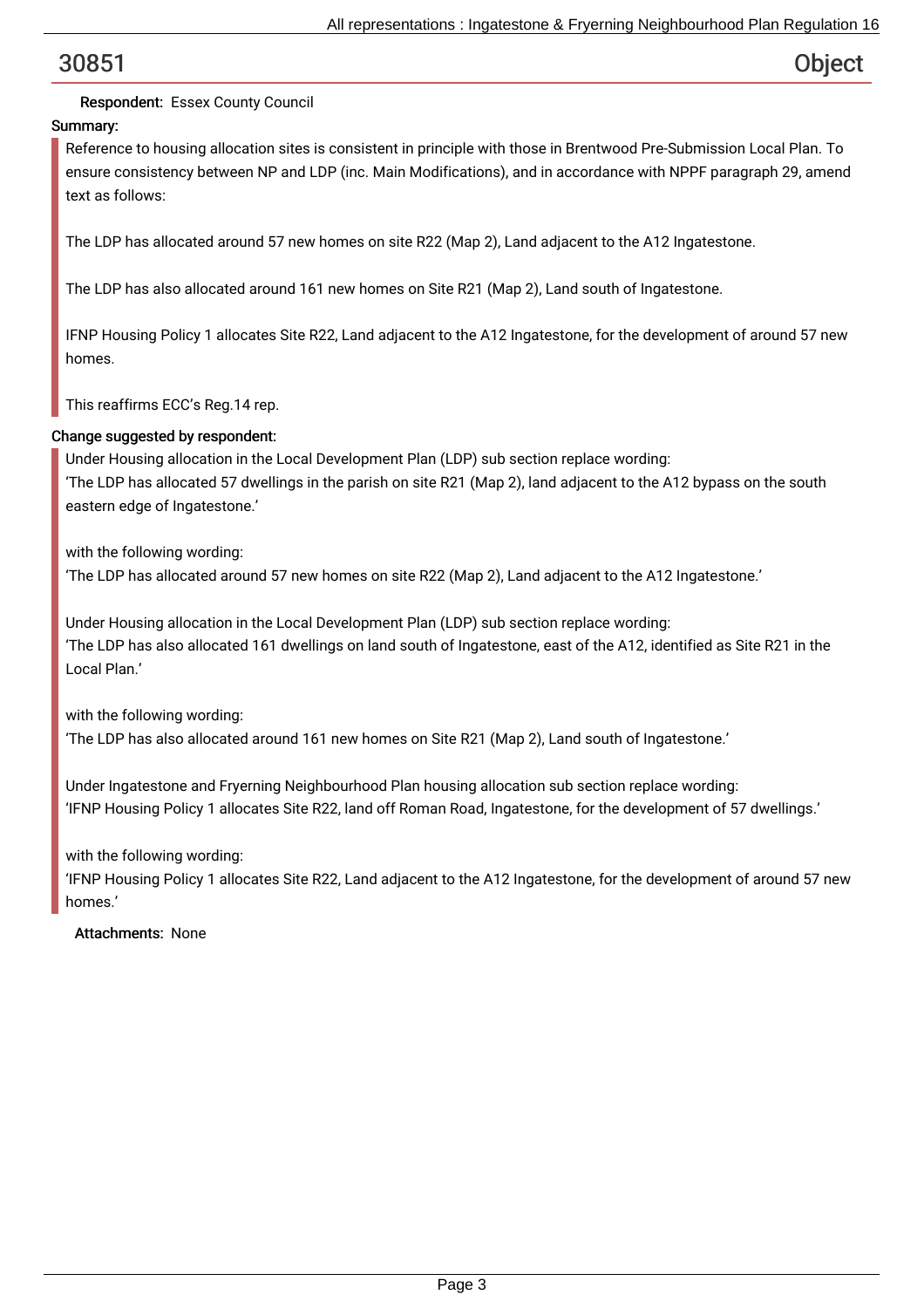## Respondent: Essex County Council

## Summary:

ECC as the Lead Local Flood Authority, welcomes the inclusion of reference to the Mountnessing Critical Drainage Area (CDA) under the Ingatestone and Fryerning Neighbourhood Plan housing allocation subsection. This ensures factual representation of the current position of Site R22 in respect of flooding, in line with paragraphs 159 and 160 of the NPPF and provides to applicants and decisions makers of the need for consideration of flooding matters at the beginning of the planning process.

The wording should be amended to reflect the most up to date information, including the CDA reference number NBTW\_IN002.

This reaffirms ECC's Reg.14 rep.

#### Change suggested by respondent:

Insert 'NBTW\_IN002' between the words 'Mountnessing' and 'Critical' in the second paragraph under the subsection Ingatestone and Fryerning Neighbourhood Plan housing allocation in the Housing chapter.

Attachments: None

# 30894 Support

### Respondent: Mr James Delafield

### Summary:

Supports the allocation of R22 (Brentwood Local Plan reference). Request the wording be changed to reflect the wording in the Local Plan to state 'allocated for "around" 57 new homes'. Criterion 'a' of the policy is too prescriptive and should be changed to read 'to accord with the recognised British Standards'. Criterion 'b' requires infrastructure contribution. Our client is prepared to make the required infrastructure contribution however infrastructure requests will need to demonstrate there is an unmet need hat directly needs to be addressed as part of the development in order to ensure compliance with the CIL regulations. Criterion 'c' refers to ECC Parking Standards which are dated and should be changed to allow greater flexibility.

### Change suggested by respondent:

Request the wording be changed to reflect the wording in the Local Plan to state 'allocated for "around" 57 new homes'. Criterion 'a' too prescriptive and should be changed to read ' in line with recognised British Standards'. Criterion 'b' should be changed to reflect the requirements as outlined in the CIL Regulations. Criterion 'c' to be amended to remove reference to ECC Parking Standards 2009 and rather best practice and latest guidance and standards required by the Highway Authority.

### Attachments: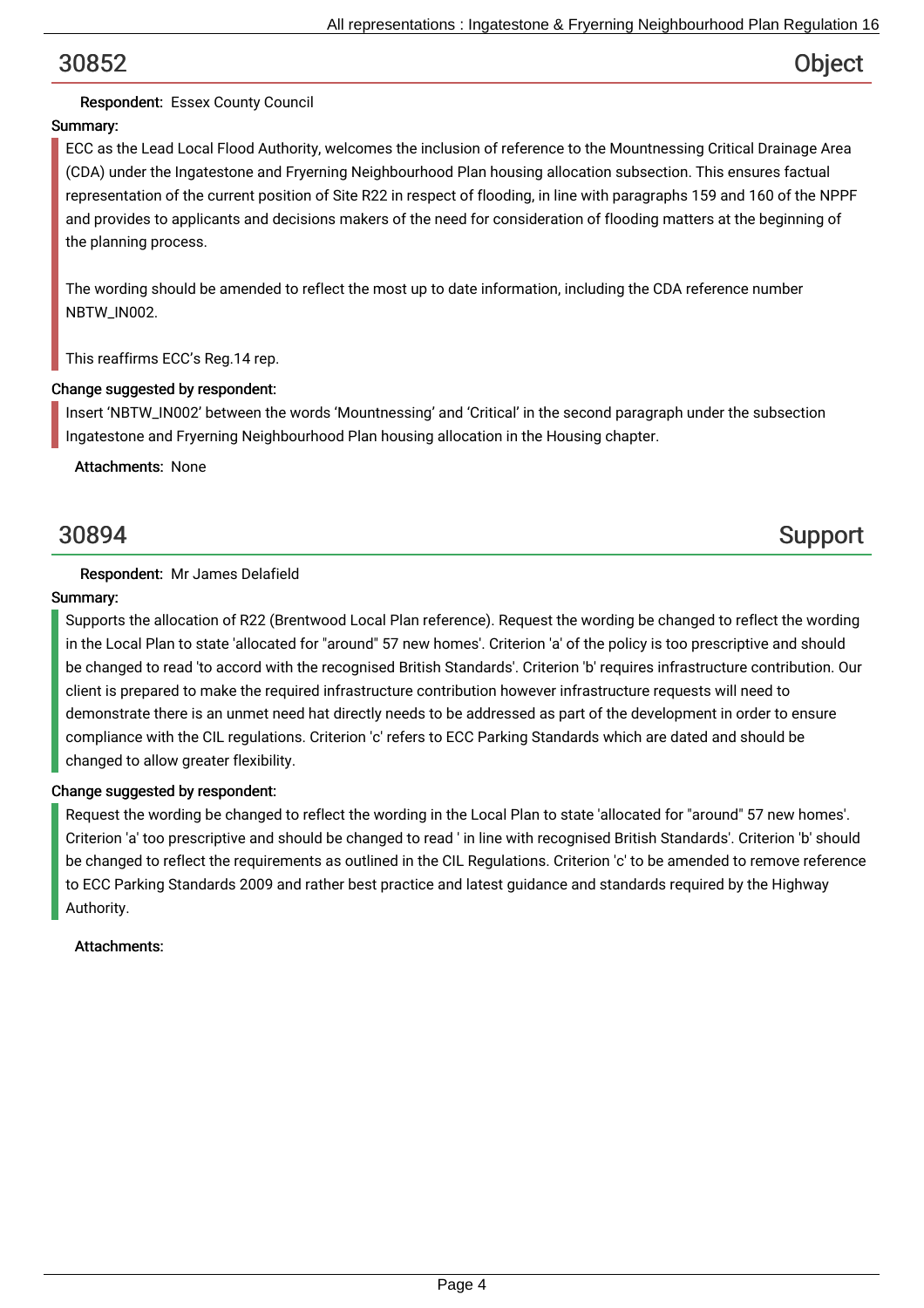### Respondent: Mr James Delafield

#### Summary:

Policy conflicts with the policy requirements set out in the emerging Brentwood Local Plan which requires 5% M4(3) Building Regulations for developments of 60 or more new homes. The neighbourhood plan requires 5% for developments of 20 or more new homes. This policy should match the requirements of the Local Plan to avoid confusion.

#### Change suggested by respondent:

Amend the policy to reflect the requirements within the emerging Brentwood Local Plan.

Attachments:

## 30901 Object

#### Respondent: Mr Niel Gregory

#### Summary:

Object to the inclusion of R22. Main reasons being flooding concerns, increased traffic, air pollution, congestion, spoil the village character, lack of parking, site is green belt and should remain as such, GP surgery and schools at capacity, 20 mph speed limit not necessary as traffic calming measures are already in place.

#### Change suggested by respondent:

Remove R22 from the plan.

Attachments: None

30915 Support

Respondent: Historic England

#### Summary:

-

We can confirm that we have no concerns regarding this allocation for development. We also note the inclusion of design policies that we consider will also help to reinforce the protection of Ingatestone's character. Overall, we consider it to meet the Basic Conditions with regard to the historic environment.

Change suggested by respondent:

Attachments:

## POLICY 1: HOUSING

#### Respondent: Mr Roy Pittman

#### Summary:

The loss of many small residences to use as a second home or as a development opportunity will only force up the age demographic. Retention of small properties for local people starting out should be encouraged and their removal actively discouraged.

#### Change suggested by respondent:

-

Attachments: None

# 30832 Support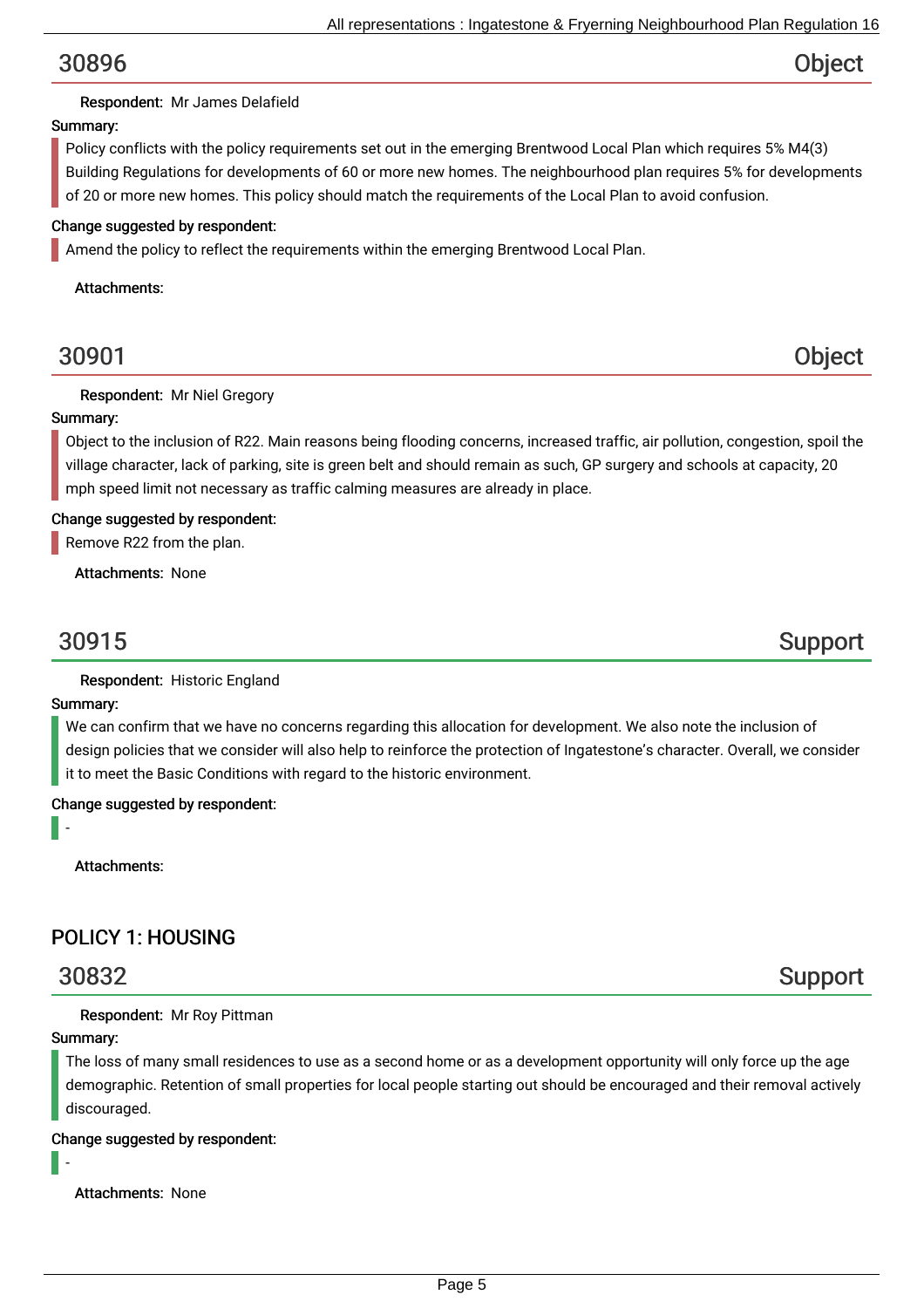#### Respondent: Mr Martin Leyland

#### Summary:

The purpose of the green belt is to prevent urban sprawl, ie to stop small villages and towns merging into single, continuously developed areas. I don't see anything in this plan to address that.

To the contrary, much of the recent development in Ingatestone, and both of the proposed sites for new housing detailed in the plan, move the outskirts of the village towards Mountnessing, such that it would be easy to view the two villages as a single "super village"

#### Change suggested by respondent:

I would like to see a buffer zone established around the village which would prevent development towards Mountnessing and Margaretting.

Attachments: None

30853 Support

### Respondent: Essex County Council

#### Summary:

ECC as the Lead Local Flood Authority, welcomes the inclusion of the bullets in sections a) and c) of Policy 1 on surface water management. The site allocation lies within a Critical Drainage Area (CDA) and the inclusion of this bullet ensures flood risk is taken into account when considering planning applications for the site, in line with paragraphs 159 and 167 of the NPPF.

This addresses ECC's Reg.14 rep.

Change suggested by respondent:

Attachments: None

## 30854 Object

-

Respondent: Essex County Council

#### Summary:

Reference to the requirement for street tree planting in section a) of Policy 1 (Housing) should make clear that appropriate measures need to be in place to secure the long-term maintenance of newly-planted trees, in line with paragraph 131 of the NPPF, which is also reflected in the ECC Developers' Guide to infrastructure Contributions.

This reaffirms ECC's Reg.14 rep.

#### Change suggested by respondent:

Amend wording to street tree bullet in section a) of Policy 1 (Housing) to include reference to securing the long-term maintenance of newly-planted trees.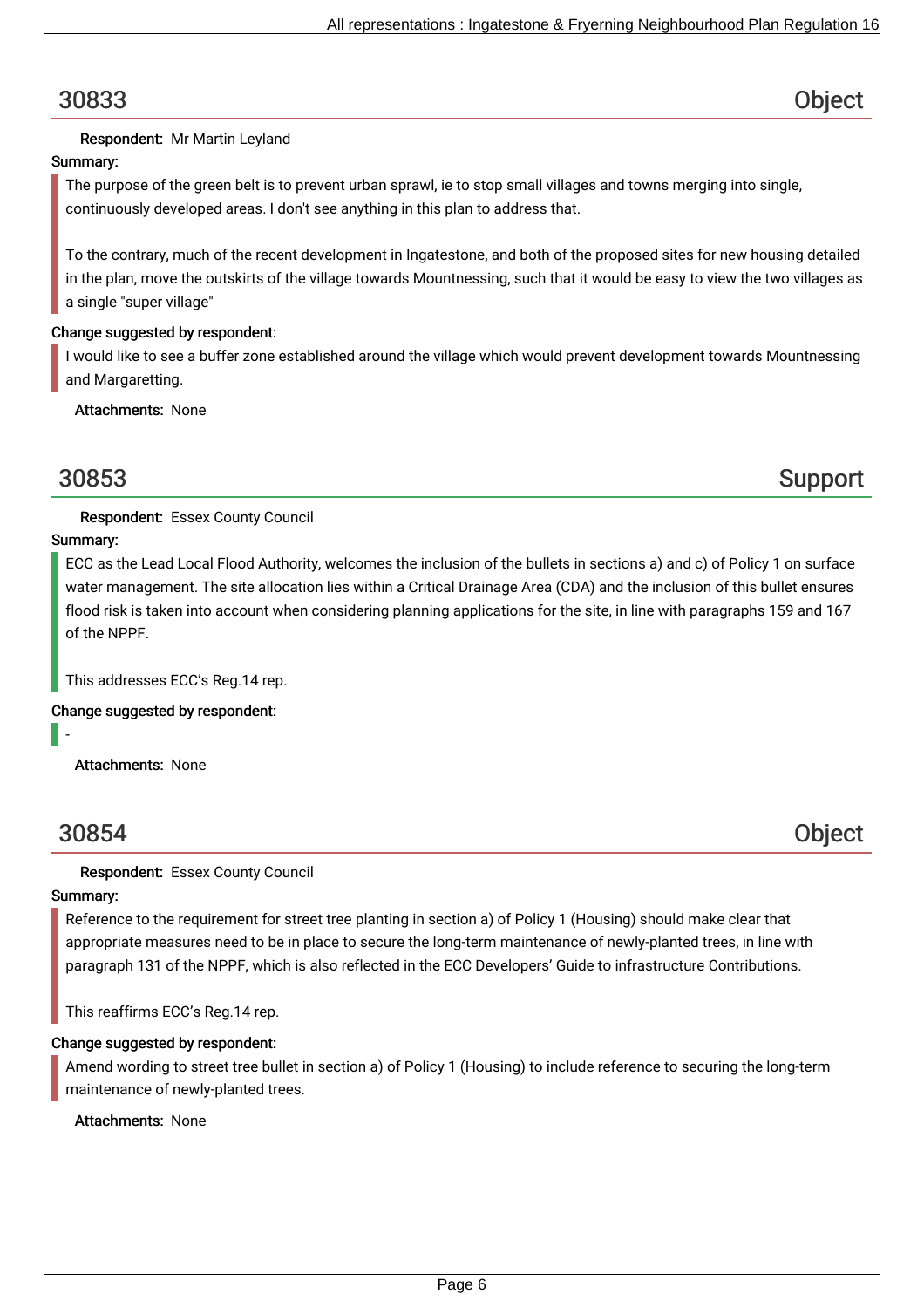## Respondent: Essex County Council

## Summary:

ECC is an infrastructure provider and welcomes Policy 1 section b) requirement for contributions towards ALL necessary infrastructure to mitigate developments impacts, in line with NPPF paragraphs 28 and 34.

As currently worded, it doesn't allow for direct provision of infrastructure, and specifically listing certain infrastructure effectively excludes other essential infrastructure to mitigate development impacts (highways/transportation, flooding, digital, or energy and environmental) from being sought.

Policy should refer to direct provision of infrastructure and if the list remains it should include:

Highways and transportation provision Flood and water management Digital infrastructure Energy and environmental provision

This reaffirms ECC's Reg.14 rep

#### Change suggested by respondent:

Reword section b) of Policy 1 to include reference to direct provision of infrastructure as well as contributions towards infrastructure as follows:

'…provide and/or contribute towards all necessary infrastructure to ensure it is secured and delivered…'

Include the following as additional bullets under section b) of Policy 1:

- Highways and transportation provision
- Flood and water management
- Digital infrastructure
- Energy and environmental provision

Attachments: None

30858 Object

Respondent: Essex County Council

### Summary:

ECC supports the principle of development being accessible to local services and facilities by good quality walking and cycling routes (set out in section c) of Policy 1), in line with paragraphs 104, 106 and 112 of the NPPF.

The bullet should also make it clear that consideration is also required to be given to the location of the connections within the existing network.

This reaffirms ECC's Reg.14 rep.

#### Change suggested by respondent:

Amend bullet in section c) of Policy 1 relating to 'good quality walking and cycling routes' to include consideration of connections with the existing walking and cycling network.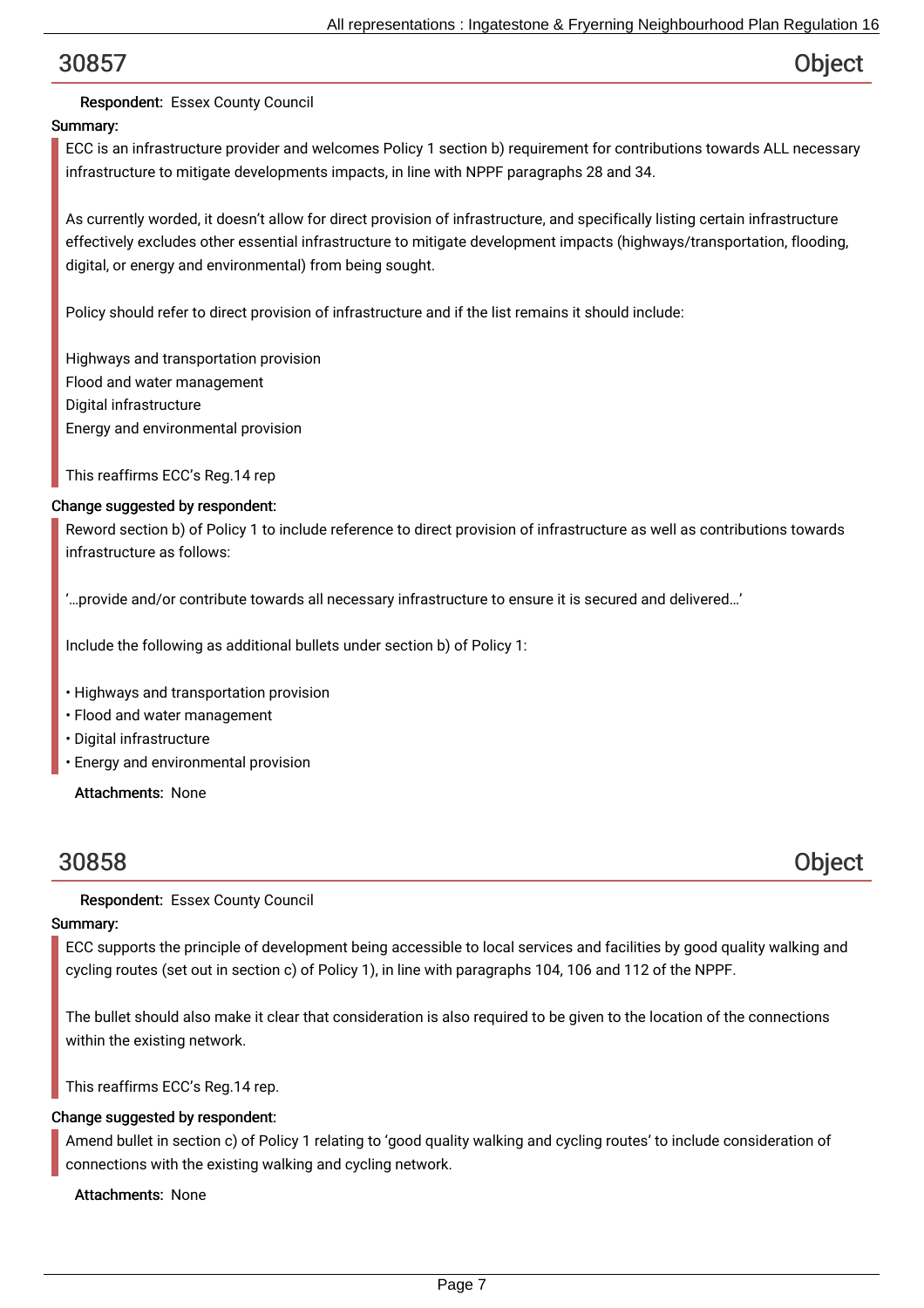Respondent: Essex County Council

#### Summary:

ECC as the Highway Authority, welcomes the requirements in section c) of Policy 1 (Housing) for development to provide appropriate parking. This is in line with paragraphs 104, 106, 107 and 110 of the NPPF.

The relevant bullet points in section c) of Policy 1 should be amended to reference the car parking standards accurately and to ensure effective policy wording as follows:

'… in accordance with the Parking Standards – Design and Good Practice (2009), or as subsequently amended.'

This reaffirms ECC's Reg.14 rep.

### Change suggested by respondent:

Amend end of bullet relating to parking in section c) of Policy 1 as follows:

'… in accordance with the Parking Standards – Design and Good Practice (2009), or as subsequently amended.'

Attachments: None

## HOUSING DESIGN

# 30893 Support

Respondent: Sports England

### Summary:

In line with the Government's NPPF (including Section 8) and its Planning Practice Guidance (Health and wellbeing section), links below, consideration should also be given to how any new development, especially for new housing, will provide opportunities for people to lead healthy lifestyles and create healthy communities. Sport England's Active Design guidance can be used to help with this when developing planning policies and developing or assessing individual proposals.

Active Design, which includes a model planning policy, provides ten principles to help ensure the design and layout of development encourages and promotes participation in sport and physical activity. The guidance, and its accompanying checklist, could also be used at the evidence gathering stage of developing a neighbourhood plan to help undertake an assessment of how the design and layout of the area currently enables people to lead active lifestyles and what could be improved. Guidance provided on how to achieve the above outcomes.

### Change suggested by respondent:

-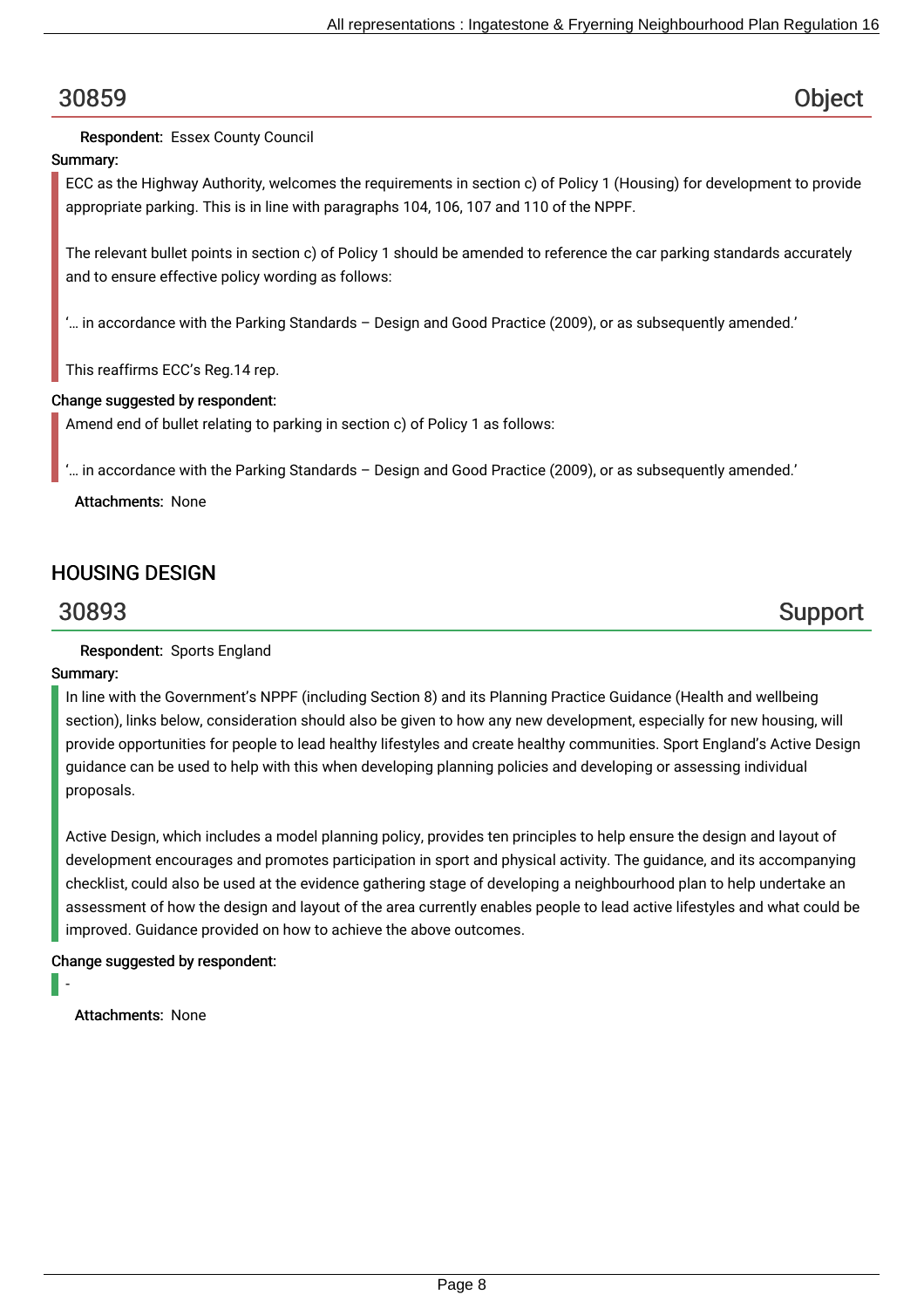# 30916 Support

#### Respondent: Historic England

#### Summary:

-

We can confirm that we have no concerns regarding this allocation for development. We also note the inclusion of design policies that we consider will also help to reinforce the protection of Ingatestone's character. Overall, we consider it to meet the Basic Conditions with regard to the historic environment.

Change suggested by respondent:

Attachments:

## POLICY 2: HOUSING DESIGN

## 30855 Object

Respondent: Essex County Council

#### Summary:

Reference to the requirement for street tree planting in section A. of Policy 2 (Housing Design) should make clear that appropriate measures need to be in place to secure the long-term maintenance of newly-planted trees, in line with paragraph 131 of the NPPF, which is also reflected in the ECC Developers' Guide to infrastructure Contributions.

This reaffirms ECC's Reg.14 rep.

#### Change suggested by respondent:

Amend wording to street tree bullet in section A. of Policy 2 (Housing Design) to include reference to securing the longterm maintenance of newly-planted trees.

Attachments: None

## 30860 Object

#### Respondent: Essex County Council

#### Summary:

ECC as the Highway Authority, welcomes the requirements in section A. of Policy 2 (Housing Design) for development to provide appropriate off-street car parking and to limit the visual impact of car parking, in line with paragraphs 104, 106, 107 and 110 of the NPPF.

The relevant bullet points in section A. of Policy 2 should be amended to reference the car parking standards accurately and to ensure effective policy wording as follows:

'… in accordance with the Parking Standards – Design and Good Practice (2009), or as subsequently amended.'

This reaffirms ECC's Reg.14 rep.

#### Change suggested by respondent:

Amend end of bullets relating to car parking in section A. of Policy 2 as follows:

'… in accordance with the Parking Standards – Design and Good Practice (2009), or as subsequently amended.'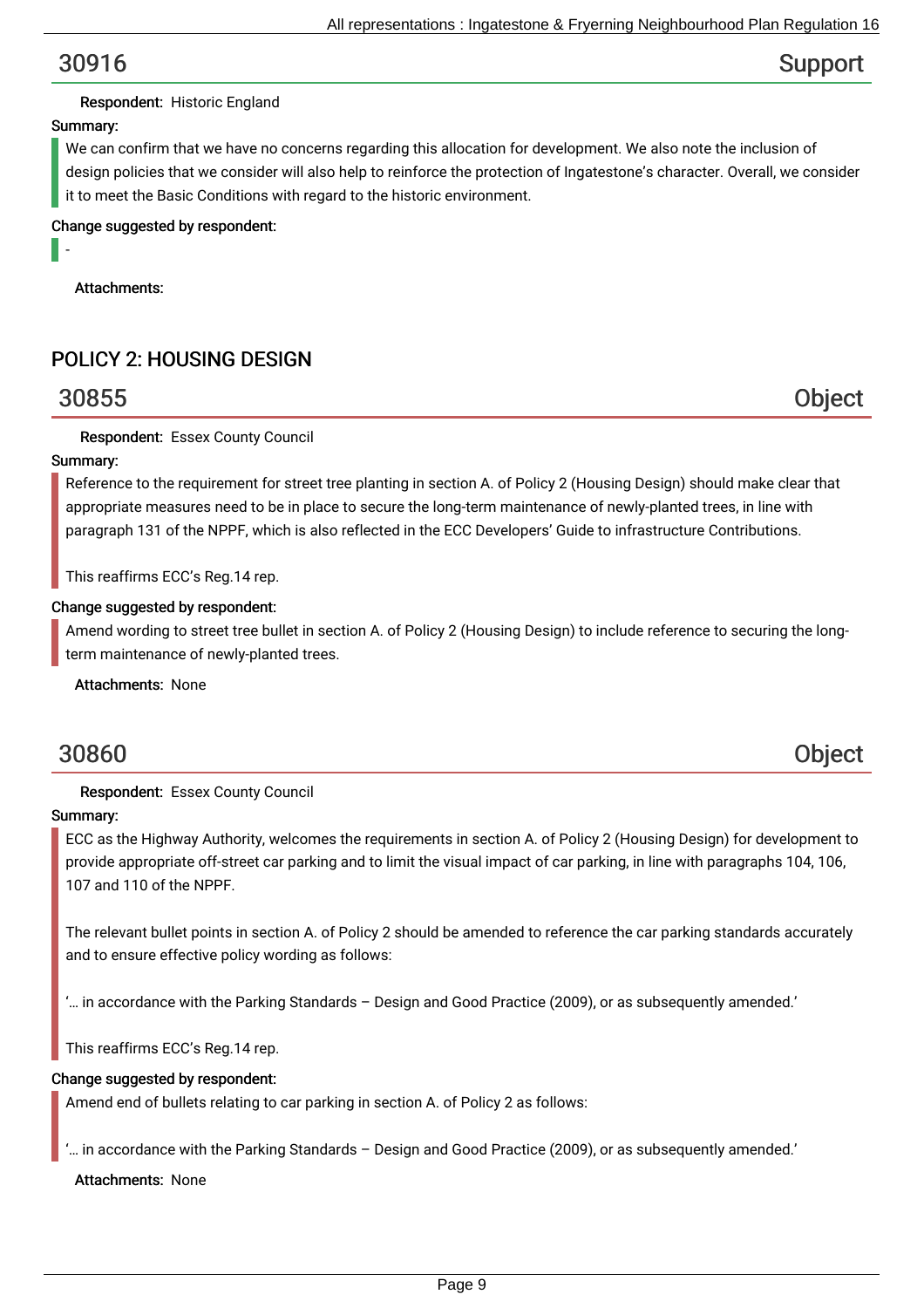# 30861 Support

## Respondent: Essex County Council

## Summary:

ECC supports Policy 2 Section B requirement (min.5% new homes built to BRegs Part M4 (3) and HAPPI principles.

ECC(statutory Adult Social Care provider) ensuring people can live longer in their homes without needing care due to inadequate housing.2011 Census data (approx.2% households wheelchair user), now likely higher (evidence ageing population nationally). NP housing context indicates higher older households in Parish compared to national.

As population ages, number of disabled people will increase. 5% figure should be sought to ensure enough properties to meet demand within Plan period. This is in line with NPPF paragraph and addresses ECC's Reg.14 rep.

## Change suggested by respondent:

Attachments: None

-

# 30862 Support

Respondent: Essex County Council

### Summary:

ECC as the Mineral and Waste Planning Authority welcomes references to sustainable mineral and waste management in Section A of Policy 2 (Housing Design).

This addresses ECC's Reg.14 rep.

### Change suggested by respondent:

-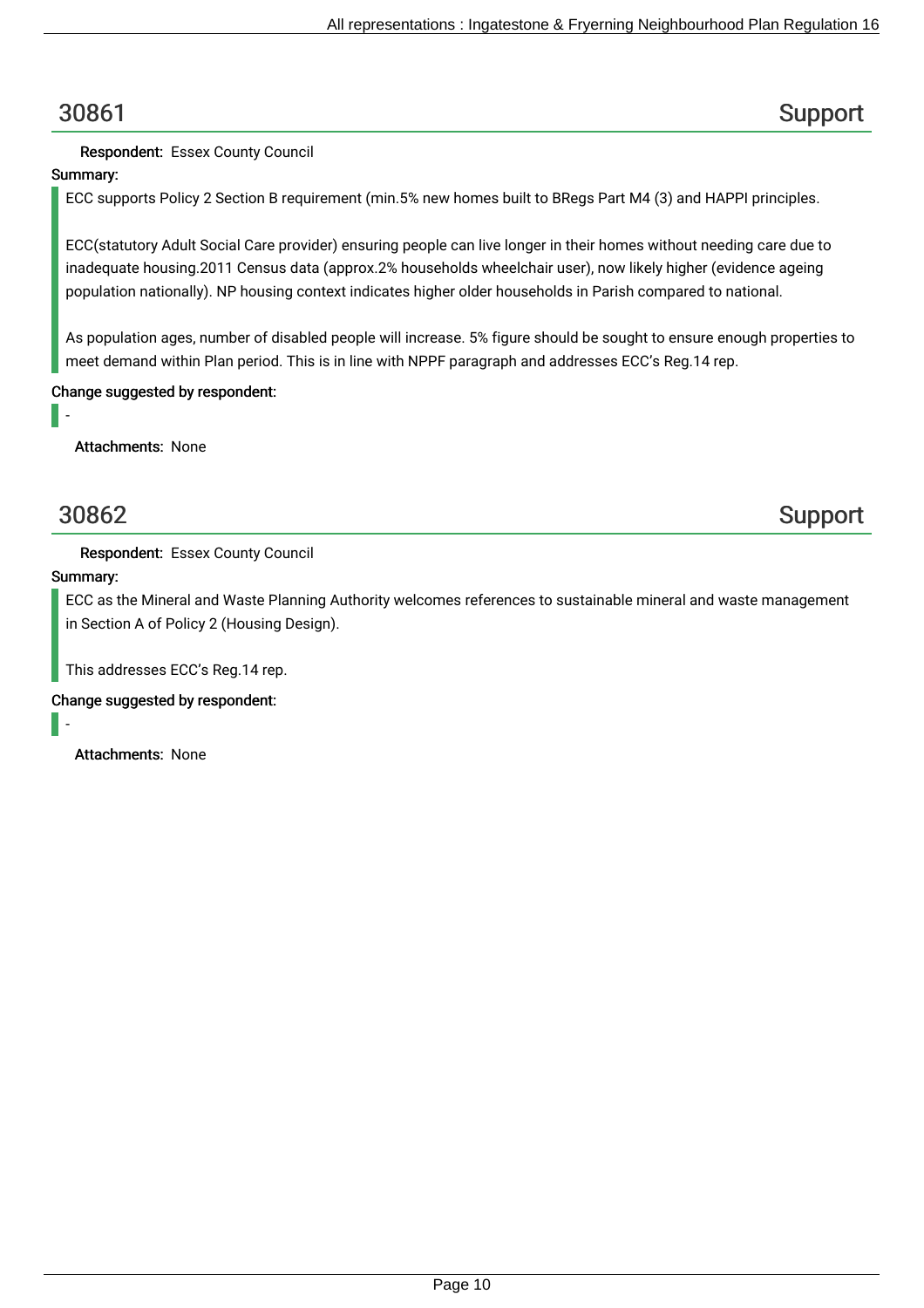## Respondent: Essex County Council

## Summary:

ECC as Lead Local Flood Authority, welcomes the inclusion of the bullet in section A. of Policy 2 on SuDS. The consideration of the SuDS management train ensures flood risk is taken into account when designing development and when considering planning applications for the site, in line with paragraphs 159 and 167 of the NPPF.

Additional wording 'and water quality' should be included between words 'source' and 'using'

It is also recommended that the final bullet in section a) of Policy 1 is deleted to avoid duplication.

This reaffirms ECC's Reg.14 rep.

### Change suggested by respondent:

Insert wording 'and water quality' between words 'source' and 'using' in bullet 7 of section A of Policy 2.

Delete final bullet in section A. of Policy 2 to avoid duplication.

Attachments: None

30864 Support

### Respondent: Essex County Council

### Summary:

ECC welcomes the inclusion of the bullet in section A of Policy 2 on consideration on layout and building orientation in relation to achieving energy efficiency, energy conservation and efficiency, flood resilience, and sustainable waste and water management. This is in line with paragraphs 154, 157 and 167 of the NPPF.

This addresses ECC's Reg.14 rep.

Change suggested by respondent:

-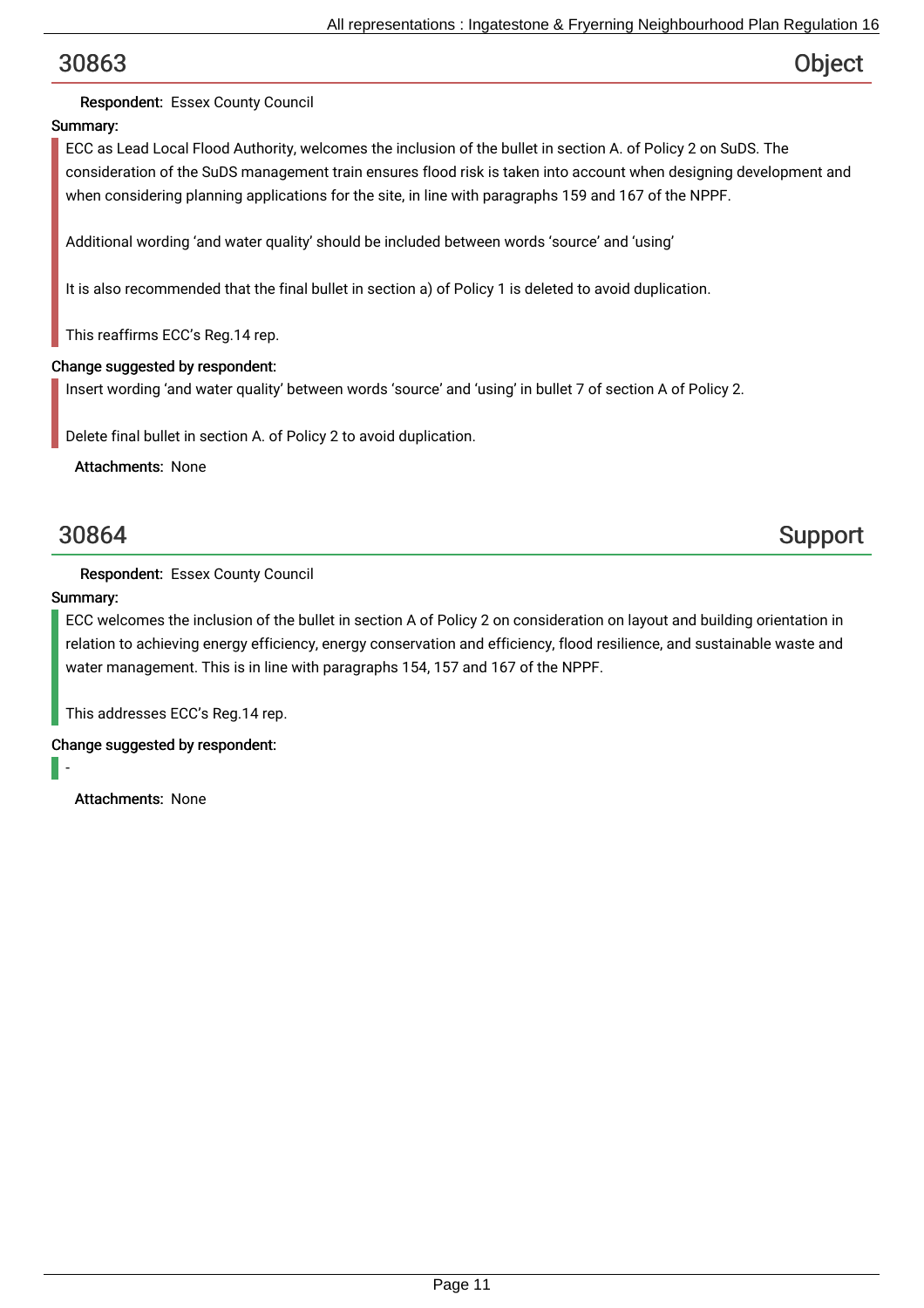## Respondent: Essex County Council

## Summary:

ECC welcomes inclusion of the bullet in section A. of Policy 2 on sustainable design, which references energy efficiency, innovative low carbon technology and energy conservation. This is in line with paragraphs 154, 155 and 158 of the NPPF.

This bullet should be strengthened to mandate maximisation of renewable energy generation onsite and include smart local energy systems. Reference to relevant net zero standards should also be included.

Reference to the relevant energy and built environment recommendations of the Essex Climate Action Commission (ECAC) Report – Net Zero: Making Essex Carbon Neutral can assist in providing support for this matter.

### Change suggested by respondent:

Amend bullet 16 in section A. of Policy 2 relating to 'sustainable design features' to include standards on net zero, the maximisation of renewable energy generation onsite and include smart local energy systems, and reference to the relevant recommendations of the Essex Climate Action Commission (ECAC) Report – Net Zero: Making Essex Carbon Neutral.

Attachments: None

## **HERITAGE**

30839 Object

### Respondent: Mrs Bianca Hallett

#### Summary:

There is reference to a list of non-designated heritage assets. We would like to see a copy of this list as there is not one included in the plan.

### Change suggested by respondent:

We think that all information should be available for review, if it's being used as part of the local plan.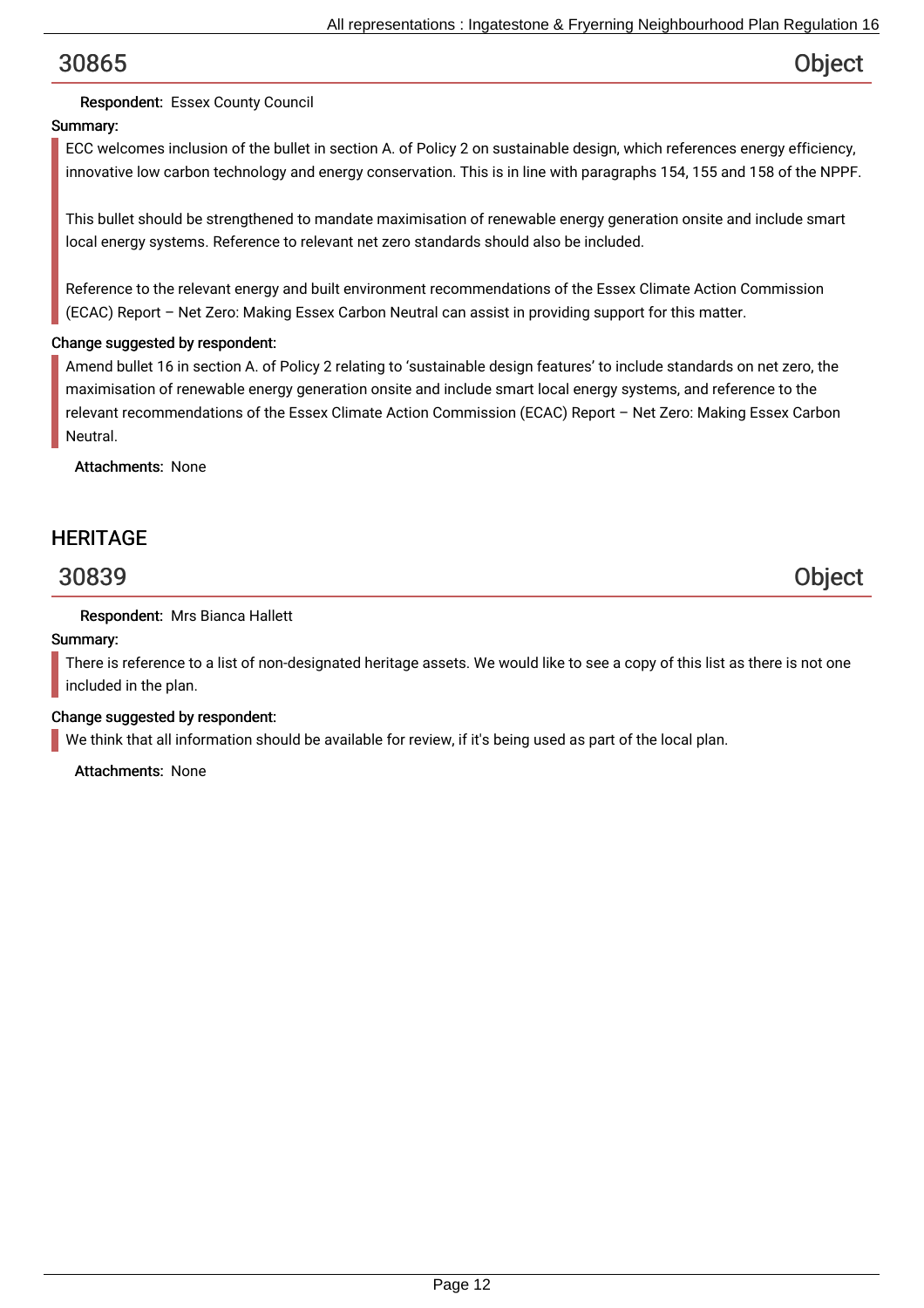## Respondent: Essex County Council

## Summary:

Designated and non-designated heritage assets also include all archaeological sites and deposits, and the presence of any archaeological assets should also be assessed. Archaeological assets should also be included within the definition of heritage assets in the Context section of the Heritage Chapter.

Reference should also be made in this section to the Essex Historic Environment Record, which provides a list of heritage assets within the area.

This reaffirms ECC's Reg.14 rep.

#### Change suggested by respondent:

Amend the first paragraph in the Context section of the Heritage chapter to include all archaeological sites and deposits in the definition of Designated and non-designated heritage assets.

Include the following wording at the end of the first paragraph in the Context section of the Heritage chapter:

'The Essex Historic Environment Record provides a list of heritage assets within the area.'

Attachments: None

# 30902 Object

#### Respondent: Ms Kirsty Towler

#### Summary:

The Heritage Chapter is generally well written but there is insufficient information for it to be supported without clarification. The section headed CONTEXT (page 19) refers to "the BBC local list of non-designated assets". Where exactly is this local list? If it is to be relied upon for policy reasons it must be provided in full in the IFNP and in the Development Plan. In the absence of such a local list and a clear indication of the methodology employed to prepare a

local list, as well as its publication, the text should be reworded to make it clear that there may be an intention to create a local list. At the moment the test suggests such a local list exists but I have been unable to find any such local lit published by BBC.

#### Change suggested by respondent:

For my part I wish to see the local list if it exists. If it does not exist then all wording and purported reliance on such a local list should be excised from the IFNP.

Attachments:

30914 Support

Respondent: Historic England

#### Summary:

-

Support that the plan emphasises the importance of Ingatestone's historic environment and welcome the specific objectives and Policy 3 aimed at the protection and enhancement of this irreplaceable resource.

Change suggested by respondent:

Attachments: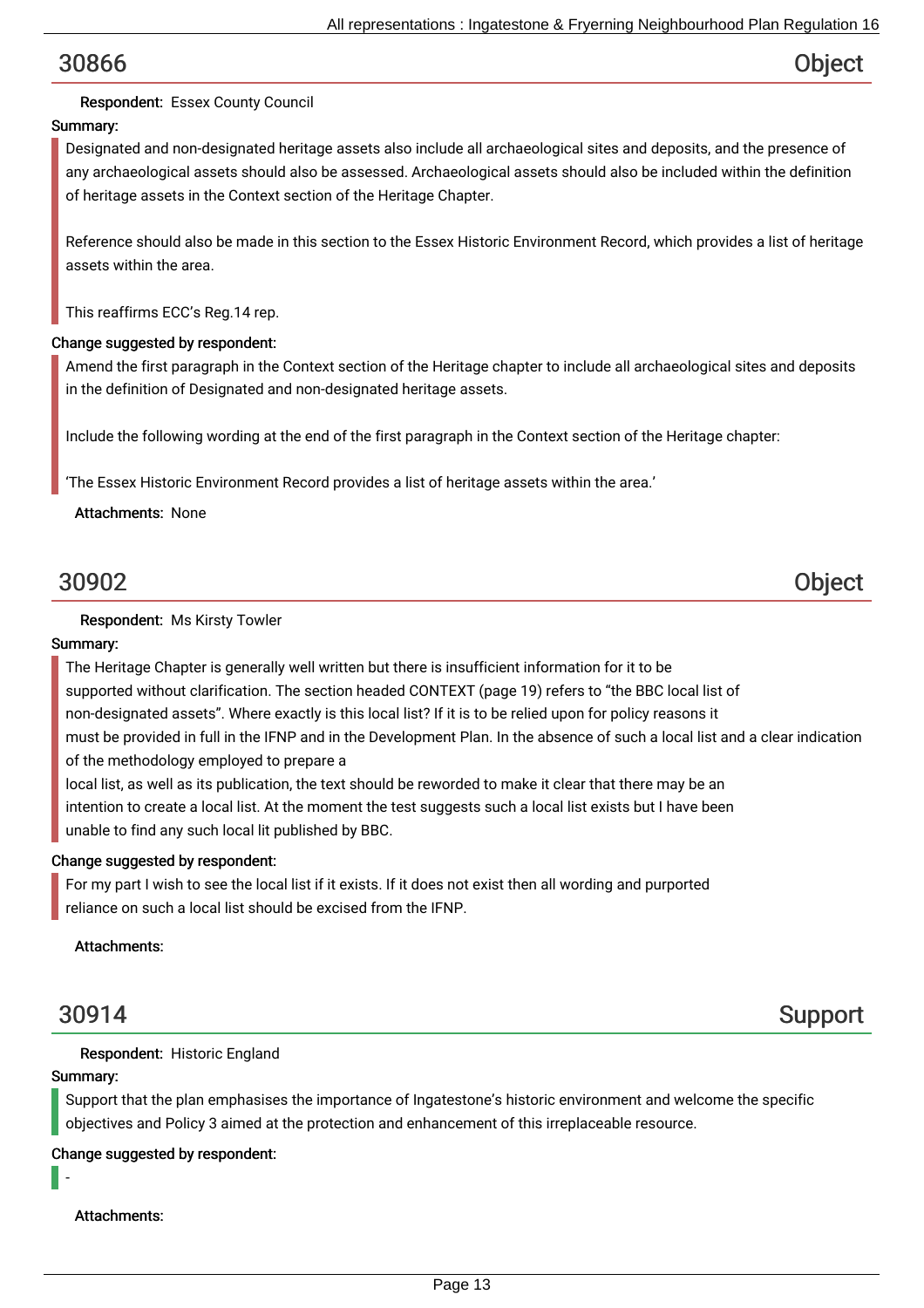## POLICY 3: HERITAGE

# 30827 Support

### Respondent: Mr Roy Pittman

### Summary:

-

The area is one of few places left with an original character and habitat. It is home to several endangered species and the habitat should be protected. I think there should be more attention paid to areas such as light pollution; the loss of hedgerows and the gradual loss of many suburban trees and natural areas. I would support extending the conservation area to cover all of the Mill Green and Fryerning area.

Change suggested by respondent:

Attachments: None

## ECONOMY

## 30867 Object

### Respondent: Essex County Council

### Summary:

ECC as Highway Authority, welcomes reference (paragraph 3 -page 24) for need to explore sustainable travel for employees to address numbers working in Ingatestone currently arriving by car.

Paragraph should be reworded placing emphasis on measures and infrastructure that can provide sustainable travel alternatives rather than using car travel as justification for further car parking. This is in line with NPPF paragraphs 105, 106, 110 and 112.

Direct engagement with businesses and employees on travel patterns and requirements can be used to look at future pedestrian and cycle links as well as passenger transport services.

This reaffirms ECC's Reg.14 rep.

### Change suggested by respondent:

Reword paragraph 3 on page 24 to ensure the emphasis is placed on encouraging employees to travel sustainably rather than using travelling by car as justification for further car parking.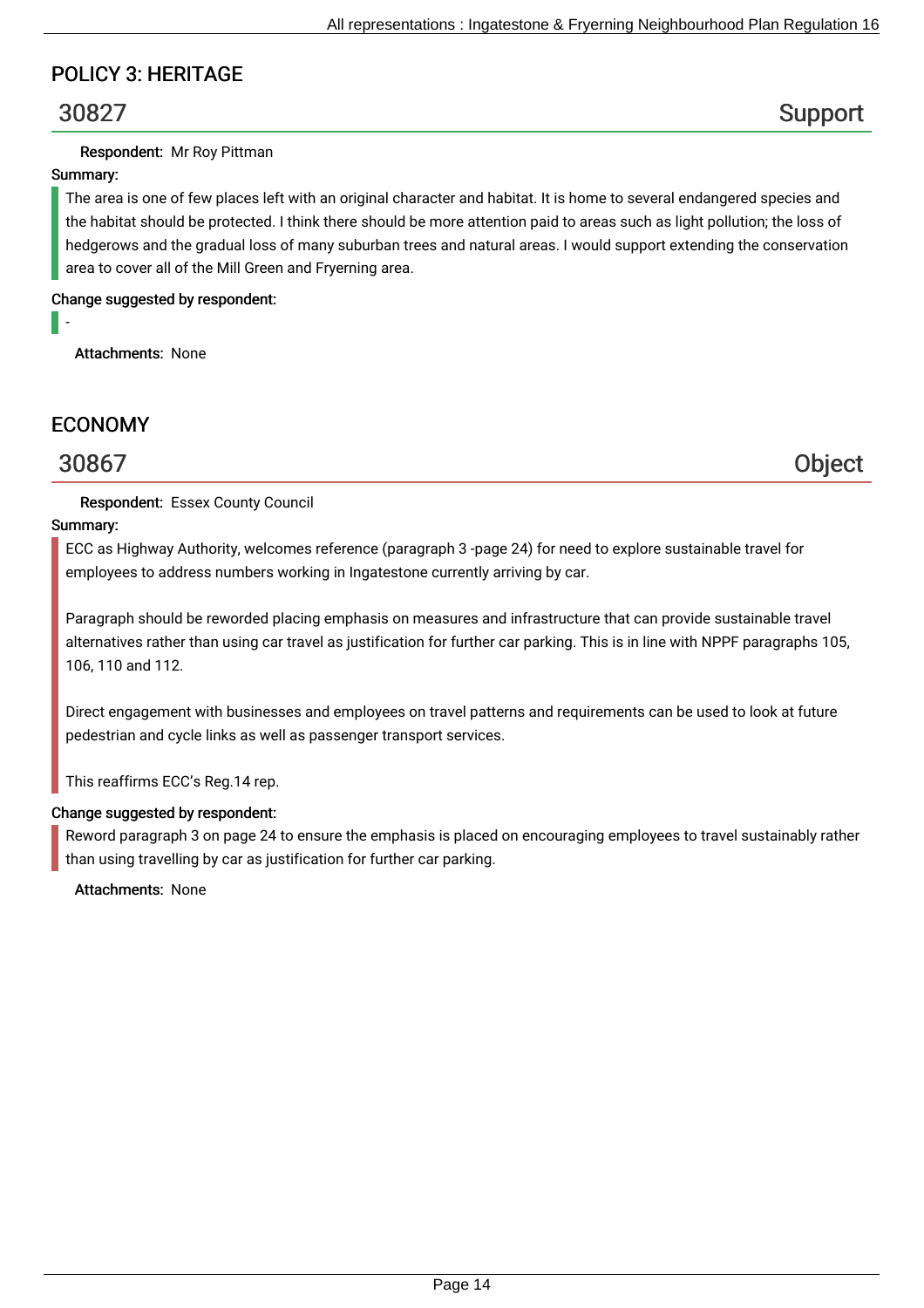## Respondent: Essex County Council

## Summary:

ECC as Lead Local Flood Authority requires Mountnessing Critical Drainage Area (CDA) referenced after first paragraph of subsection 'Employment allocation in Brentwood Borough LP' in Economy chapter, to ensure consistency with other parts of NP and factual representation of current flooding position of Site E08, in line with NPPF paragraphs 159 and 160 and provide applicants and decisions makers of need for consideration of flooding matters at beginning of planning process.

The same wording as included in Housing chapter should be used, amended to include CDA reference number NBTW\_IN002. reflecting most up to date information.

This reaffirms ECC's Reg.14 rep.

### Change suggested by respondent:

After the first paragraph of subsection 'Employment allocation in the Brentwood Borough Local Plan' insert the wording from the second paragraph under the subsection Ingatestone and Fryerning Neighbourhood Plan housing allocation in the Housing chapter and insert 'NBTW\_IN002' between the words 'Mountnessing' and 'Critical'.

Attachments: None

## POLICY 4: ECONOMY

# 30828 Support

### Respondent: Mr Roy Pittman

### Summary:

The success of the recent seasonal markets suggest that regular similar events would encourage footfall to the area and would generally bring the desired benefits. However with the increase in footfall, the range and diversity of amenities would need to be monitored and managed.

Change suggested by respondent:

-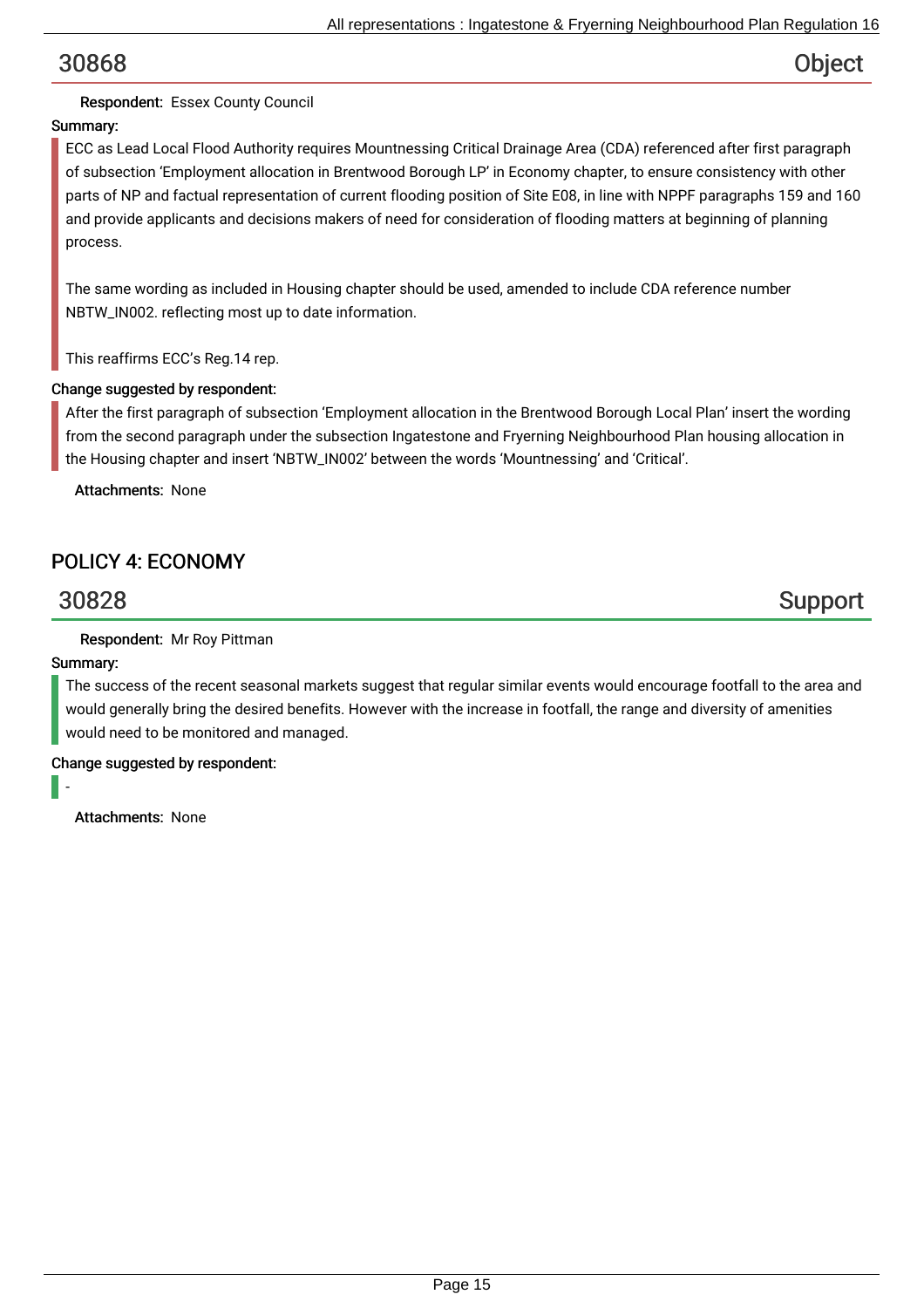## Respondent: Essex County Council

## Summary:

Allocation of Site E08 within NP is consistent with Pre-Submission LDP(inc. Main Modifications), but inclusion of additional land uses within NP allocation is not consistent.

ECC undertook assessment of requirement for EYCC provision as part of LDP process (did not identify need for EYCC onsite). ECC Developers' Guide to Infrastructure Contributions (2020) also does not specifically require delivery of EYCC facilities as part employment development.

Given site's close proximity to strategic road network (noise/air pollution concerns) any EYCC facilities proposals need to undertake full land compliance study to establish site acceptability to accommodate EYCC facilities.

This reaffirms ECC's Reg.14 rep.

### Change suggested by respondent:

Amend the proposed employment allocation policy and supporting text in the Neighbourhood Plan to be consistent with the Brentwood LDP (including Main Modifications) employment allocation E08.

Attachments: None

30870 Object

### Respondent: Essex County Council

#### Summary:

'The future economy of the parish' subsection of Environment chapter should include examples of actions to protect existing employment in parish and increase employment, especially for skilled workers.

ECC welcomes reference to strengthening and growth of health and care sectors given demographic data, and other areas such as advanced technologies, creative arts, education, renewable energy and low carbon, and tourism. Actions on how future investment in employment and skills can enhance these sectors should also be included.

Specific measures to improve skills should be included in order to address responses from businesses (40%) citing skills as a barrier to recruitment.

### Change suggested by respondent:

Within the subsection 'The future economy of the parish' of the Environment chapter and in Policy 4 reference should be made to the following:

Actions to protect existing employment in parish and increase employment, especially for skilled workers.

Actions on how future investment in employment and skills can enhance the sectors identified in the Neighbourhood Plan.

Specific measures to improve skills in the parish to aid recruitment and retention.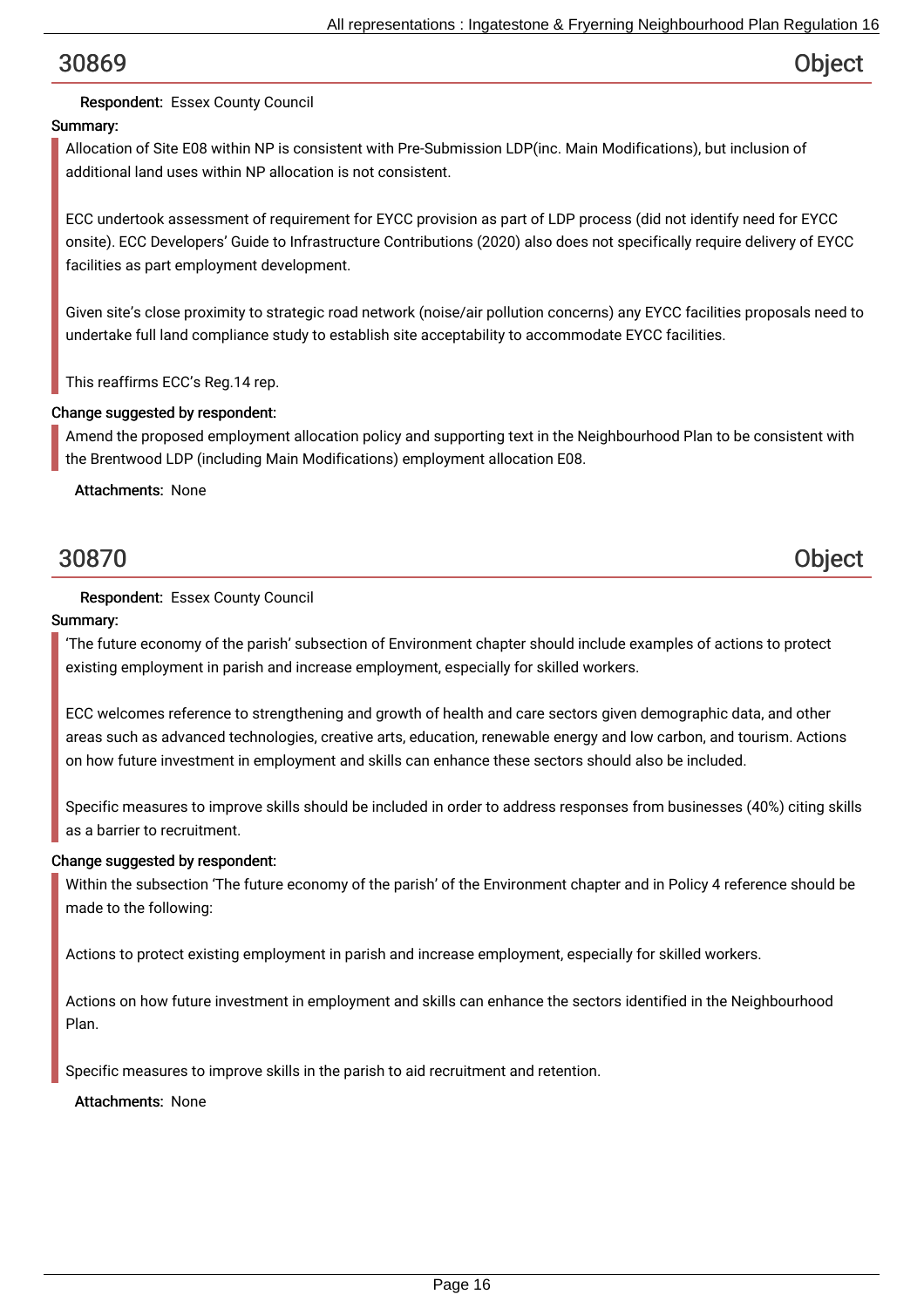### Respondent: Essex County Council

### Summary:

ECC welcomes recognition of transport/transport connections role to act as catalyst for emerging business. Consideration should also be given to promotion and improvement of sustainable transport offering for emerging business.

Consideration of how to operate more sustainably will form an increasing focus, and given Ingatestone's rail/bus connections, opportunities for sustainable trip chaining are advantageous at this location.

The positive benefits of changes in working and travelling patterns and behaviours of people and businesses during Pandemic (increased working from home, relying on local neighbourhood/High Street businesses/services/facilities, accessing by sustainable modes of transport) should be captured.

This reaffirms ECC's Reg.14 rep.

#### Change suggested by respondent:

Within the subsection 'The future economy of the parish' of the Environment chapter and in Policy 4 reference should be made to the following:

Promotion and improvement of the sustainable transport offering for emerging business.

Opportunities for sustainable trip chaining

Positive benefits from changes in working and travelling patterns on local businesses.

Attachments: None

# 30872 Support

### Respondent: Essex County Council

### Summary:

-

ECC welcomes the Neighbourhood Plan's supportive approach to development proposals which provide infrastructure which supports and enhances economic activity, particularly in enhanced provision of mobile services and ultra-fast broadband of at least superfast speeds, as set out in both the supporting text to the Economy chapter (page 37) and in Policy 4.

#### Change suggested by respondent: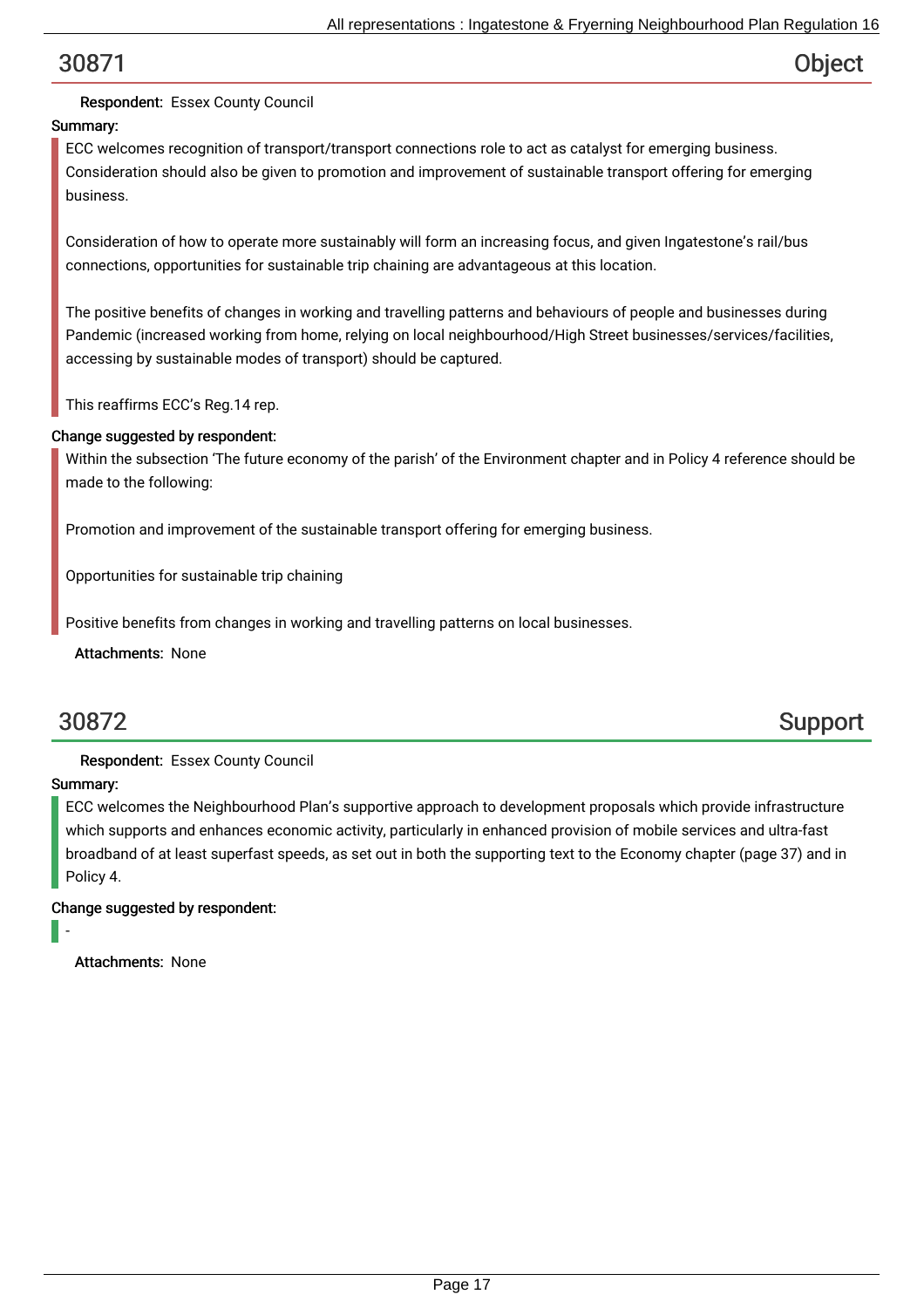# 30873 Support

### Respondent: Essex County Council

### Summary:

ECC as the Highway Authority and responsibilities for sustainable travel and passenger transport, welcomes the inclusion of the wording 'sustainable transport network including public transport services and cycle and pedestrian routes' in bullet 5 of section b) of Policy 4. This is in line with paragraph 105, 106, 110 and 112 of the NPPF.

This addresses ECC's Reg.14 rep.

Change suggested by respondent:

Attachments: None

-

# 30874 Object

Respondent: Essex County Council

### Summary:

The employment site allocation lies within a Critical Drainage Area (CDA). ECC as Lead Local Flood Authority requires Policy 4 to include requirement for development to provide appropriate surface water management in accordance with LLFA's most up to date Sustainable Drainage Systems (SuDS) Design Guide, to ensure flood risk is taken into account when considering planning applications for site, in line with NPPF paragraphs 159 and 167.

Include following wording as requirement in Policy 4:

'Provide appropriate surface water management in accordance with the LLFA's most up to date Sustainable Drainage Systems (SuDS) Design Guide.'

This reaffirms ECC's Reg.14 rep.

### Change suggested by respondent:

Include an additional requirement in Policy 4 as follows:

'Provide appropriate surface water management in accordance with the LLFA's most up to date Sustainable Drainage Systems (SuDS) Design Guide.'

Attachments: None

## **TRANSPORT**

30843 Support

Respondent: Mr Robert Fletcher

### Summary:

More needs to be done re cycling and walking provision. There were fine words in 2020 but little positive action

Change suggested by respondent:

-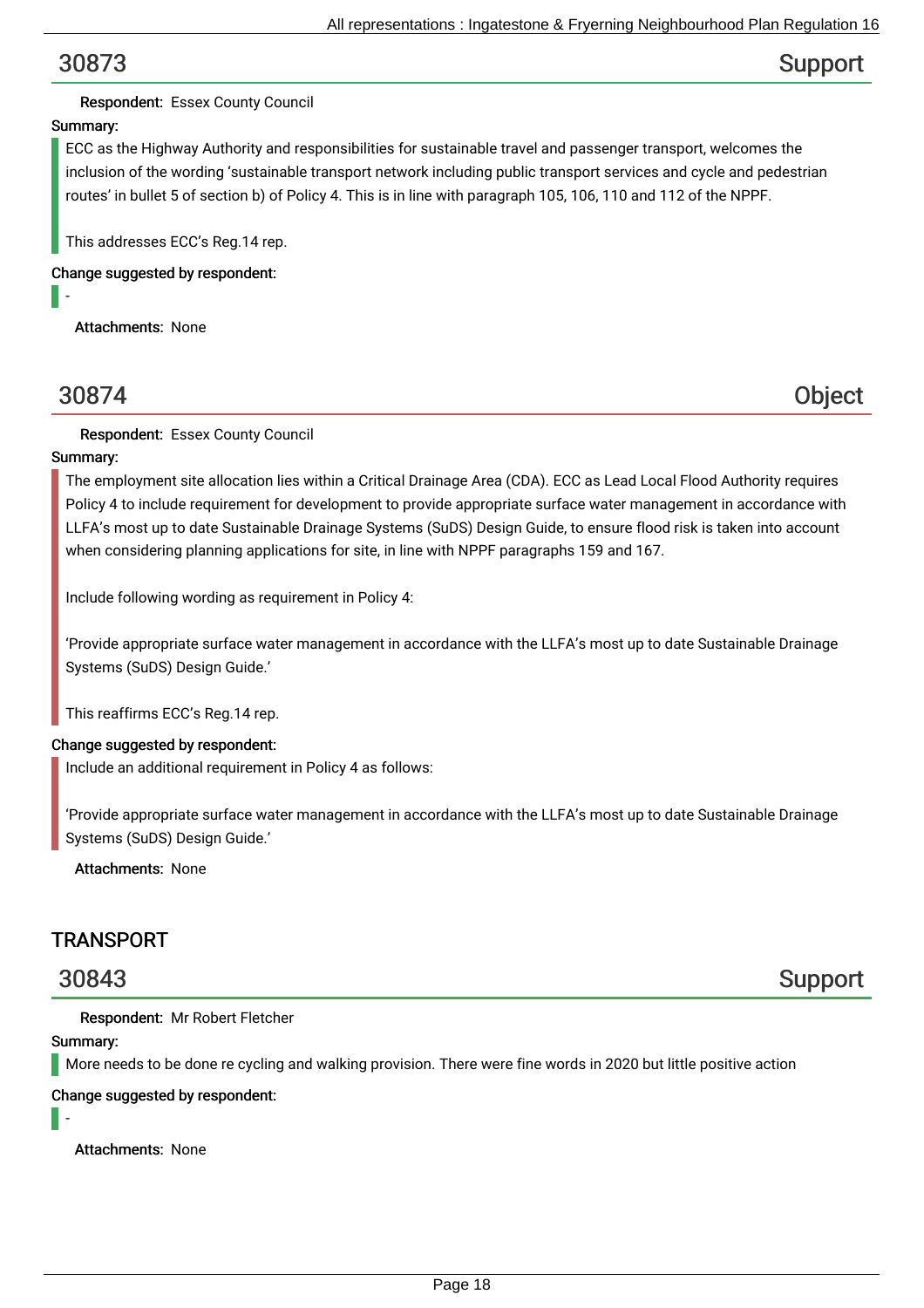## 30844 Support

#### Respondent: Mr Robert Fletcher

#### Summary:

-

The notion of asking the rail operator for additional car parking is naive and shows a lack of understanding of the logistics of the station

Change suggested by respondent:

Attachments: None

30875 Object

### Respondent: Essex County Council

#### Summary:

ECC as the Highway Authority and responsibilities for sustainable travel and passenger transport, notes the supporting text on transport offers strong support for looking at increased levels of parking provision, which contradicts other sustainable travel objectives in the Neighbourhood Plan. Stronger emphasis should be placed on the provision of facilities for active and sustainable travel, rather than increasing parking levels which is likely to encourage car usage. This is in line with paragraphs 105, 106, 110 and 112 of the NPPF.

This reaffirms ECC's Reg.14 rep.

#### Change suggested by respondent:

Reword the supporting text of the Transport chapter to ensure the emphasis is placed on active and sustainable travel rather than increased levels of car parking and car use, which contradicts the NPPF.

Attachments: None

# 30876 Support

### Respondent: Essex County Council

#### Summary:

-

It is clear in subsection 'Safety' of the Transport chapter that extensive work has been undertaken in respect of safe walking routes, and the aspirations for school clear zones, which is welcomed.

Reference to consideration of the environment around schools is also noted and discussions can be continued with the Brentwood Local Highways Panel as well as the Safer Journeys to School team in this regard.

This reaffirms ECC's Reg.14 rep.

#### Change suggested by respondent: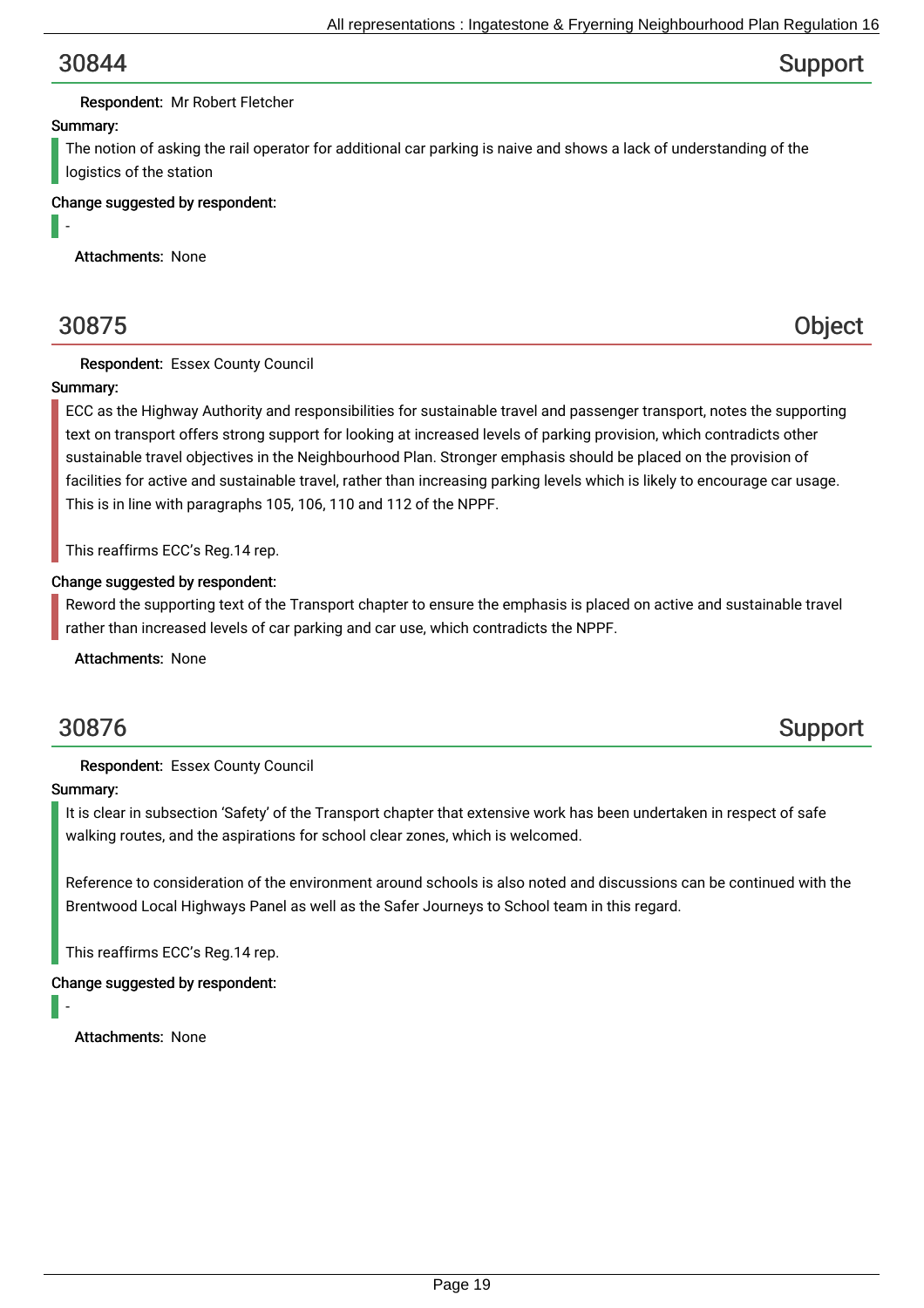## Respondent: Essex County Council

## Summary:

Aspirations, in subsection'Safety', to reduce speed limits within Ingatestone town centre need to be compliant with ECC Speed Management Strategy and considered in close cooperation with ECC (Highway Authority) and Police (Enforcement Authority).

Matters to consider include:

Ability and means to enforce specific and blanket speed limit reductions Implications of physical speed deflection equipment (speed humps/chicanes etc) as appropriate and safe progression of vehicles (bus/other large vehicle movements) using the highway How Plan would these fund measures (initial delivery and on-going costs) High Street is a relief road for A12 –must consider its strategic function

This reaffirms ECC's Reg.14 rep.

### Change suggested by respondent:

After paragraph 5 of the subsection 'Safety' of the Transport chapter insert additional text in relation to speed limits changes needed to be compliant with the ECC Speed Management Strategy and in close cooperation with ECC Highway Authority) and Police (Enforcement Authority), and consideration of the following matters are required:

- ability and means to enforce blanket speed limit reductions
- implications of physical speed deflection equipment (speed humps, chicanes etc) on appropriate and safe progression of vehicles (including bus and other large vehicle movements) using the road
- how the Plan would fund any measures (initial delivery and on-going costs)
- High Street is also a relief road for A12 its strategic function must be considered

Attachments: None

# 30891 Support

### Respondent: Highways England

### Summary:

Supports and encourages any proposed negotiations with Council and ECC on way to improve access and sustainable transport. Transport Assessment should be undertaken in accordance with NH protocols and consulted on with ECC and NH. No third party drainage will be allowed to be connected to Highways drainage system.

### Change suggested by respondent:

N/A

Attachments: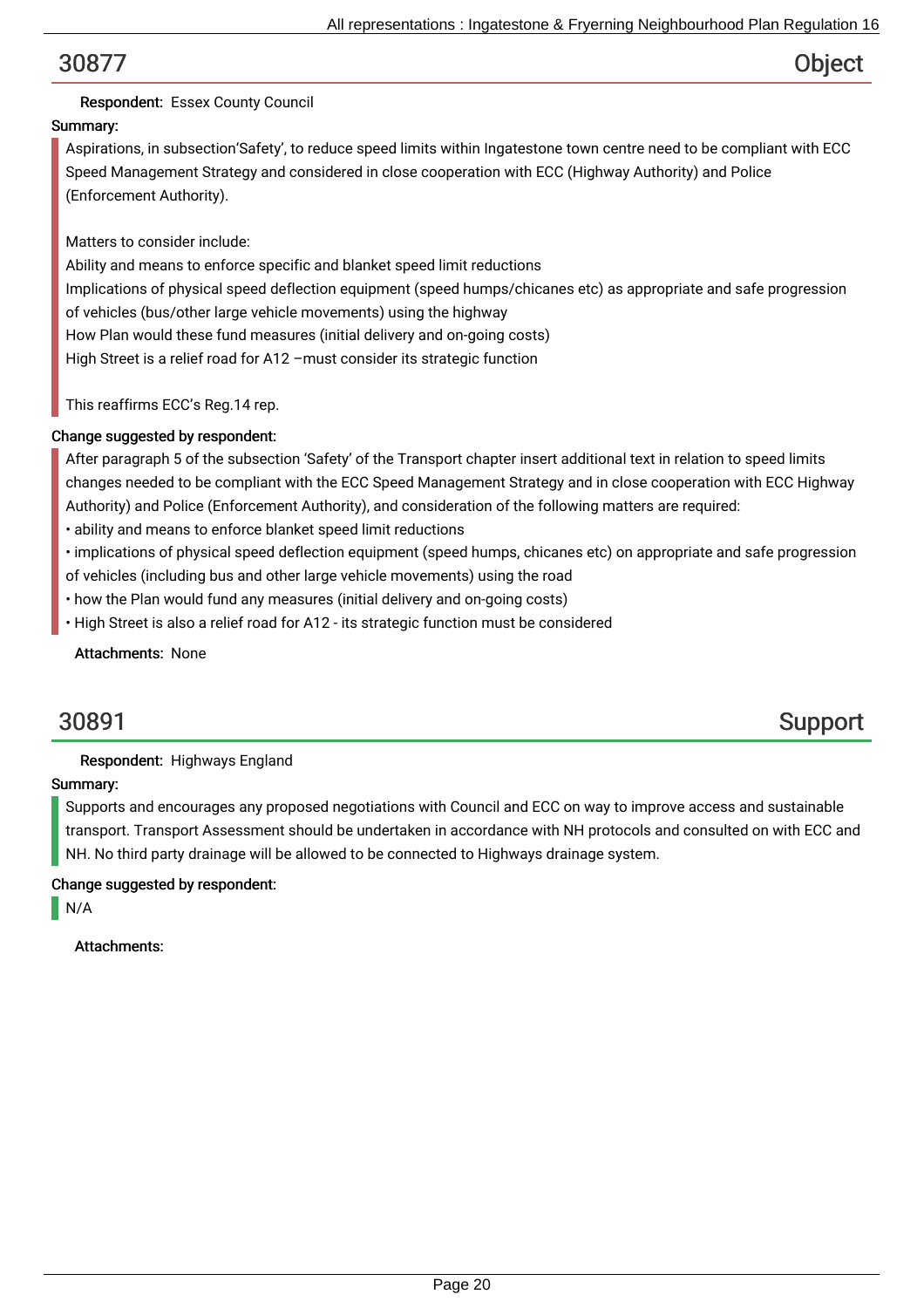### Respondent: Mr James Delafield

### Summary:

The policy sites that new development should provide car and cycle parking in accordance with the Essex County Council Standards.

As we have already highlighted, we are of the opinion that the standards referred to above are now very dated, and no longer reflect best practice in relation to promoting modal shift. Indeed, there is a reference at evidence base documents. Options Development Report produced by JMP Consultants Ltd in 2016 is listed. The policy needs to be flexible in order that parking solutions reflect the latest guidance and standards required by the Highway Authority. Consequently, the policy needs to be amended accordingly.

#### Change suggested by respondent:

Amend policy to be more flexible in regards to parking standards

Attachments:

30898 Support

### Respondent: Dr ANDREW BRIGGS

#### Summary:

Additional detail should be added into the neighbourhood plan such as - Speed restrictions. These need to be set at 20 mph from Station road through to the end of Seymour Field. In the other direction from the A12 to at least the railway bridge on Stock Lane. Speed restrictions need to be monitored and policed by CCTV. The narrow pavements in the High Street. Very little can be done about widening these. Suggest 10 mph speed limit here and for all Private Roads in the village.

#### Change suggested by respondent:

Add additional detail into the plan in regards to speed limits and CCTV for monitoring and policing speed limits.

Attachments: None

## 30900 Object

### Respondent: Mr William Bradford

### Summary:

Support for the Parish Council in preparing the neighbourhood plan. Transport policy needs to take into consideration how to reduce unnecessary traffic flows and ways of enforcing the 20 mph speed limits.

### Change suggested by respondent:

Action should be taken to ensure that traffic is discouraged from unnecessarily driving through the Village instead of using the by-pass other than on the rare occasions when one or other of the lanes on the by-pass are closed. An effective system of controlling traffic speed should also be put in place.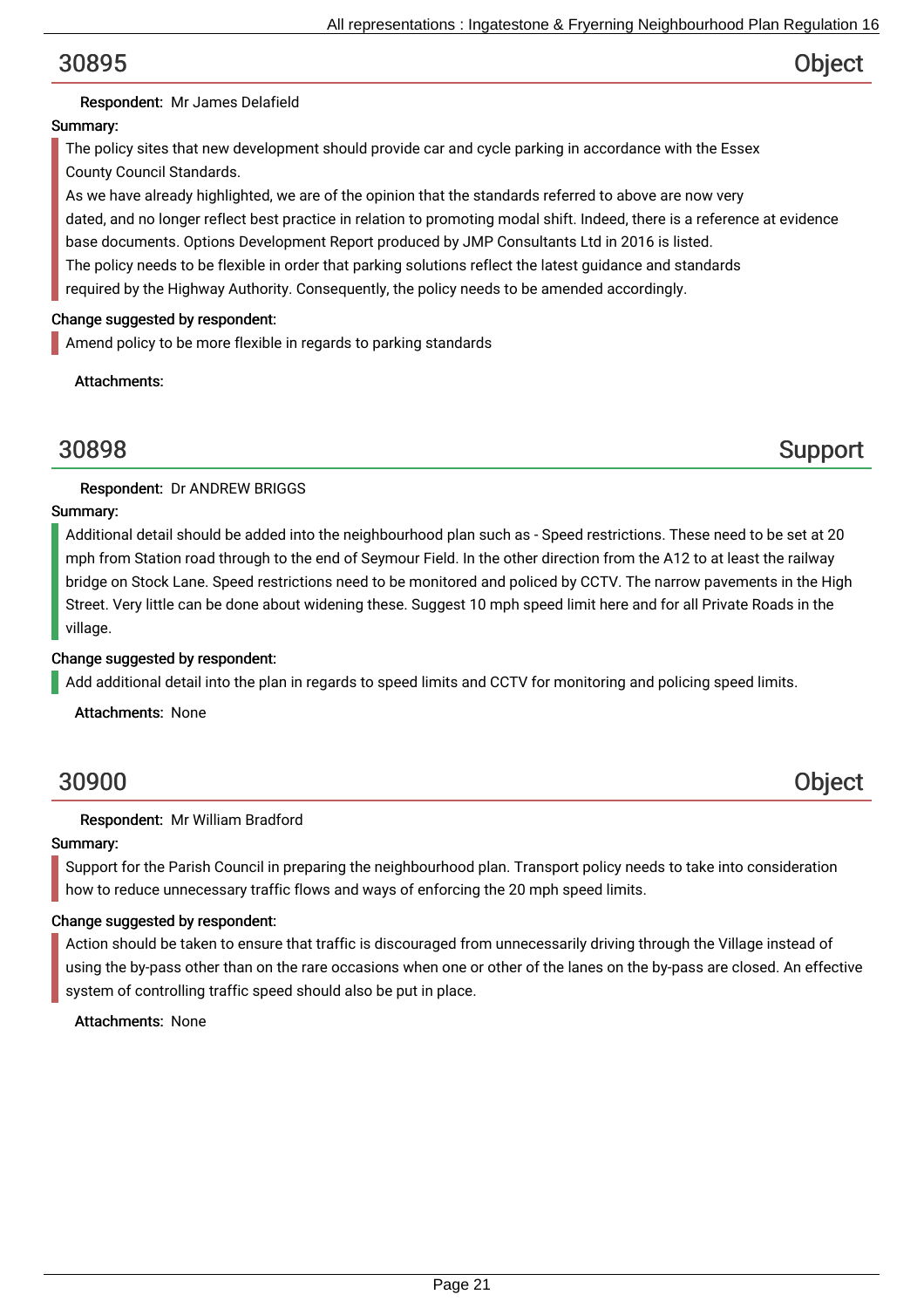### Respondent: Mr Michael White

#### Summary:

-

Measures are needed to address the the excess vehicle speeding. The highway design for Roman Road leading onto the A12 London bound is inappropriate, unsafe and unclear.

#### Change suggested by respondent:

Attachments: None

# POLICY 5: TRANSPORT

### Respondent: Mr Roy Pittman

#### Summary:

Although I support the aims I believe the order of priority is wrong. If we address the transport need of the local community first, then we will have a clearer picture of the requirement for car parking within the village. As an example a local small bus service using an electrically powered vehicle running on a regular route at regular times would facilitate a reduction in the need 'to pop to the shop' in the car. If it were correctly priced it could even return a small profit for community or the provider.

#### Change suggested by respondent:

Attachments: None

# 30837 Object

-

Respondent: Mrs Genevieve Stewart

#### Summary:

I appreciate the enormity of your task to provide parking spaces for people working in Ingatestone. I live at <address> and you have located a space outside my front door, near to the junction of our road. This is not a safe place to park. The parked car creates a visability issue as the brow of the hill does not allow you to see cars coming from the A12 until it is too late and you have placed parking which increases the risk of an accident outside my house.

#### Change suggested by respondent:

If these spaces were moved further towards Ingatestone and they were made a permit bay for those owning and working in businesses in Ingatestone. You will provide a safe place for people to park, closer to the town centre which would not be abused by london day trippers trying to avoid car park charges.

Attachments: None

30829 Support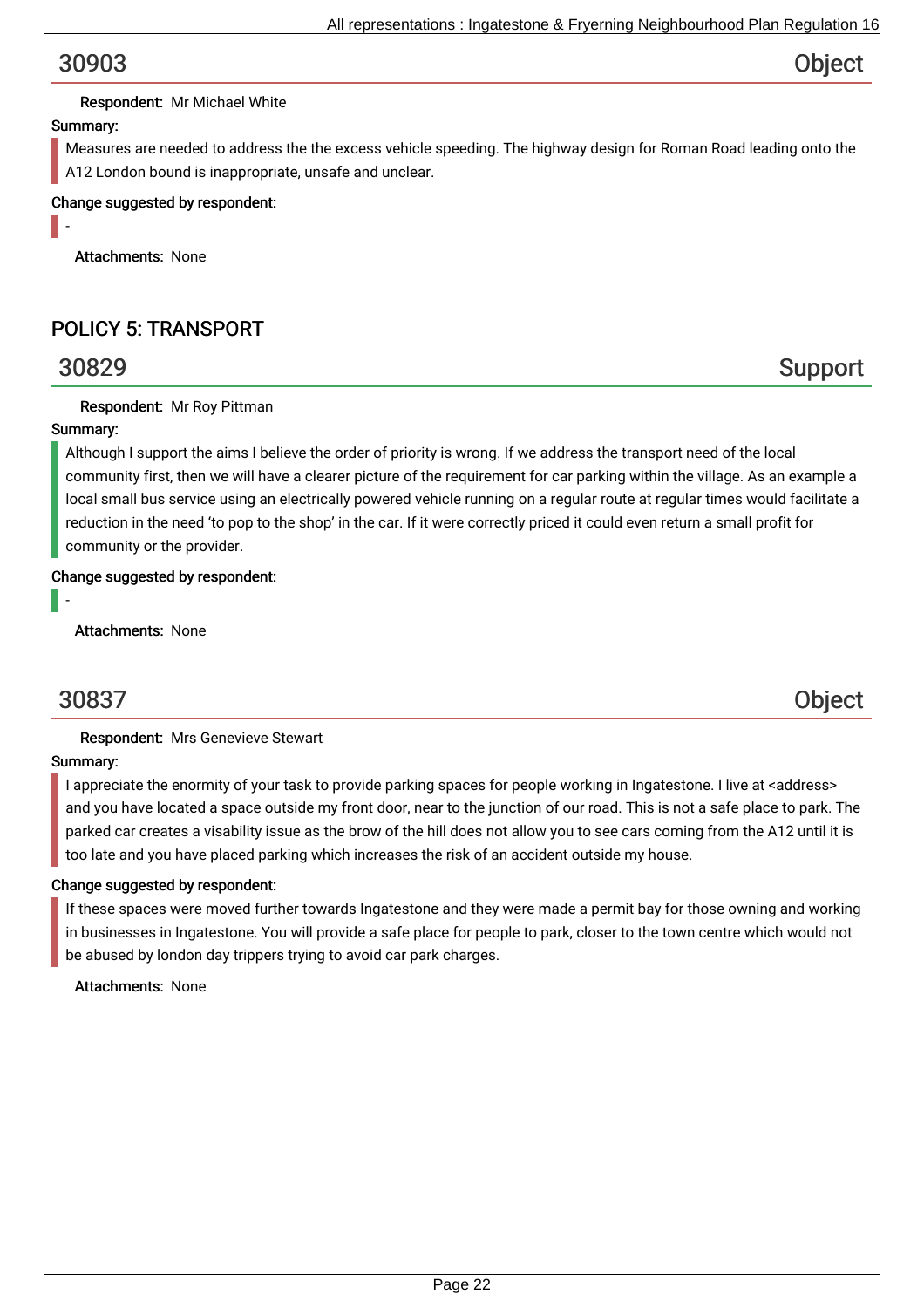### Respondent: Mrs Genevieve Stewart

### Summary:

This is with regards to the 20 MPH and air quality issues.

Since the 20 MPH speed limit has been introduced, it has created somewhat of a race track after the 20MPH and before the 40 MPH.

I completely understand why the centre of the village should be protected but the pavement is still narrow for those walking from the hey-bridge to the station or are they not as important!!!

There really is not need for any of the B1003 to be above 30MPH, especially with all the new housing development near the A12.

#### Change suggested by respondent:

Make the whole of Ingatestone 20MPH, improving the air-quality for all residents. removing the 3 tiered speed restriction. removing the 40MPH along the rest of the route. Making it 30MPH from Mountnessing to Ingatestone and improving the air quality for all.

There is no enforcement of these speed limits and living where I do I can see that people who travel through Ingatestone are aware of that... they never travel at correct speed and the are using Ingatestone as a cut through only to bottle-neck in the centre of the village. This area is worse than before with people ignoring the double yellows.

Are we not in an age where we can issue parking tickets based on CCTV?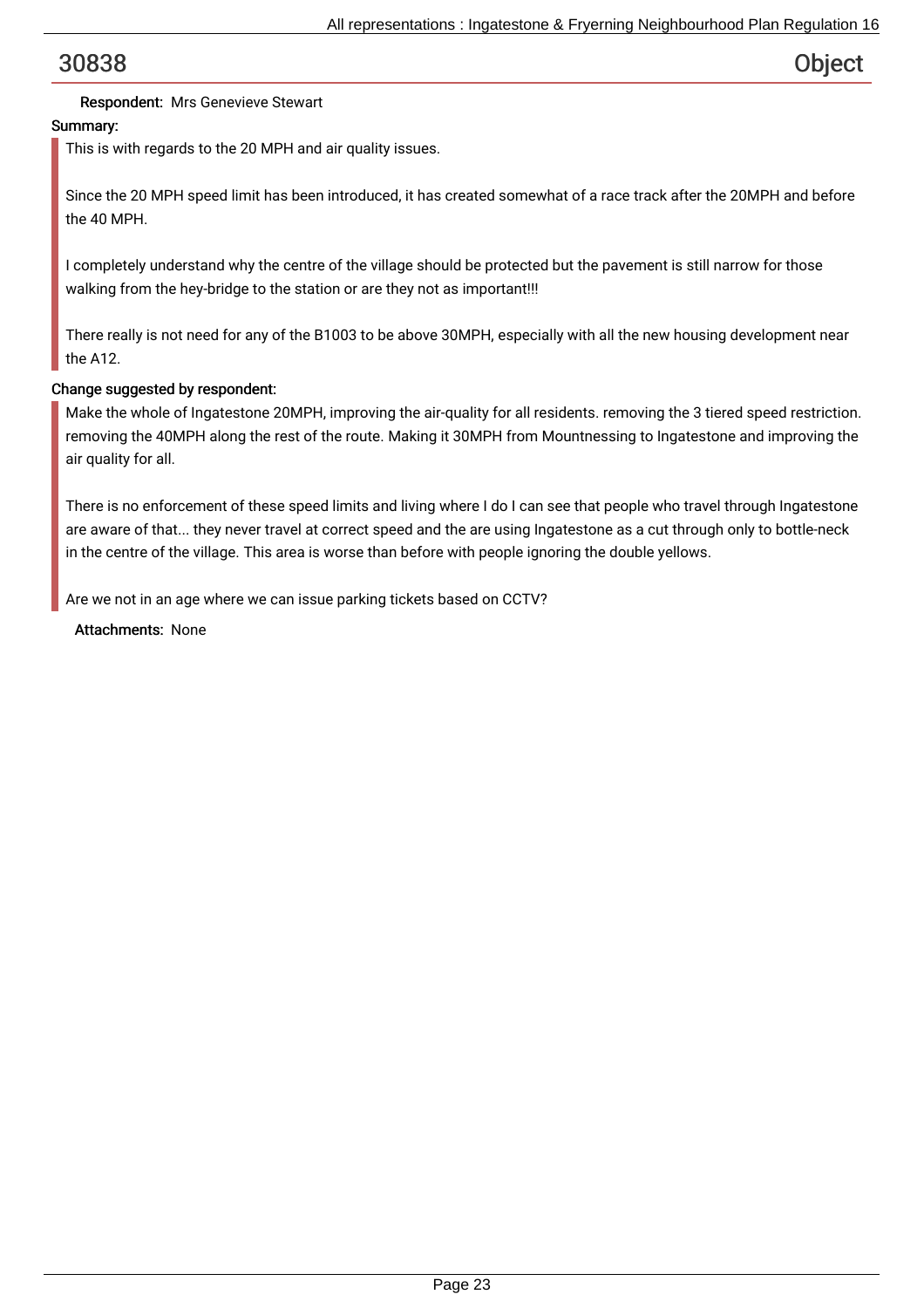## Respondent: Essex County Council

## Summary:

ECC as Highway Authority welcomes Policy 5 (Transport) requirement for development to provide parking. This is in line with paragraphs 104, 106, 107 and 110 of NPPF.

Amend first bullet point to reference the car parking standards accurately and to ensure effective policy wording as follows:

'… in accordance with the Parking Standards – Design and Good Practice (2009), or as subsequently amended.'

Brentwood Borough Council adopted Parking Standards: Design and Good Practice 2009 as Supplementary Planning Document (SPD) on 10th March 2011. Amend car parking bullet under 'Relevant evidence base documents' to remove 'ECC'.

This reaffirms ECC's Reg.14 rep.

#### Change suggested by respondent:

Amend end of first bullet of Policy 5 as follows:

'… in accordance with the Parking Standards – Design and Good Practice (2009), or as subsequently amended.'

Remove 'ECC' from second bullet under Relevant evidence base document section of Policy 5.

Attachments: None

# 30879 Object

### Respondent: Essex County Council

### Summary:

The inclusion of the bullet in Policy 5 regarding 'improved/additional car parking facilities' contradicts other Policy bullets that are seeking to reduce congestion and promote sustainable travel, improve highway safety and create safe, healthy, accessible, and attractive environments for businesses and residents.

ECC as Highway Authority requires a review of Policy 5 to ensure no contradictions, and the emphasis is on seeking to reduce congestion and promote sustainable travel, improving highway safety and creating safe, healthy, accessible, and attractive environments for businesses and residents, rather than additional car parking which can encourage greater car use.

This reaffirms ECC's Reg.14 rep.

#### Change suggested by respondent:

Review Policy 5's bullets to ensure there are no contradictions, and that the emphasis is on seeking to reduce congestion and promote sustainable travel, improving highway safety and creating safe, healthy, accessible, and attractive environments for businesses and residents, rather than additional car parking facilities.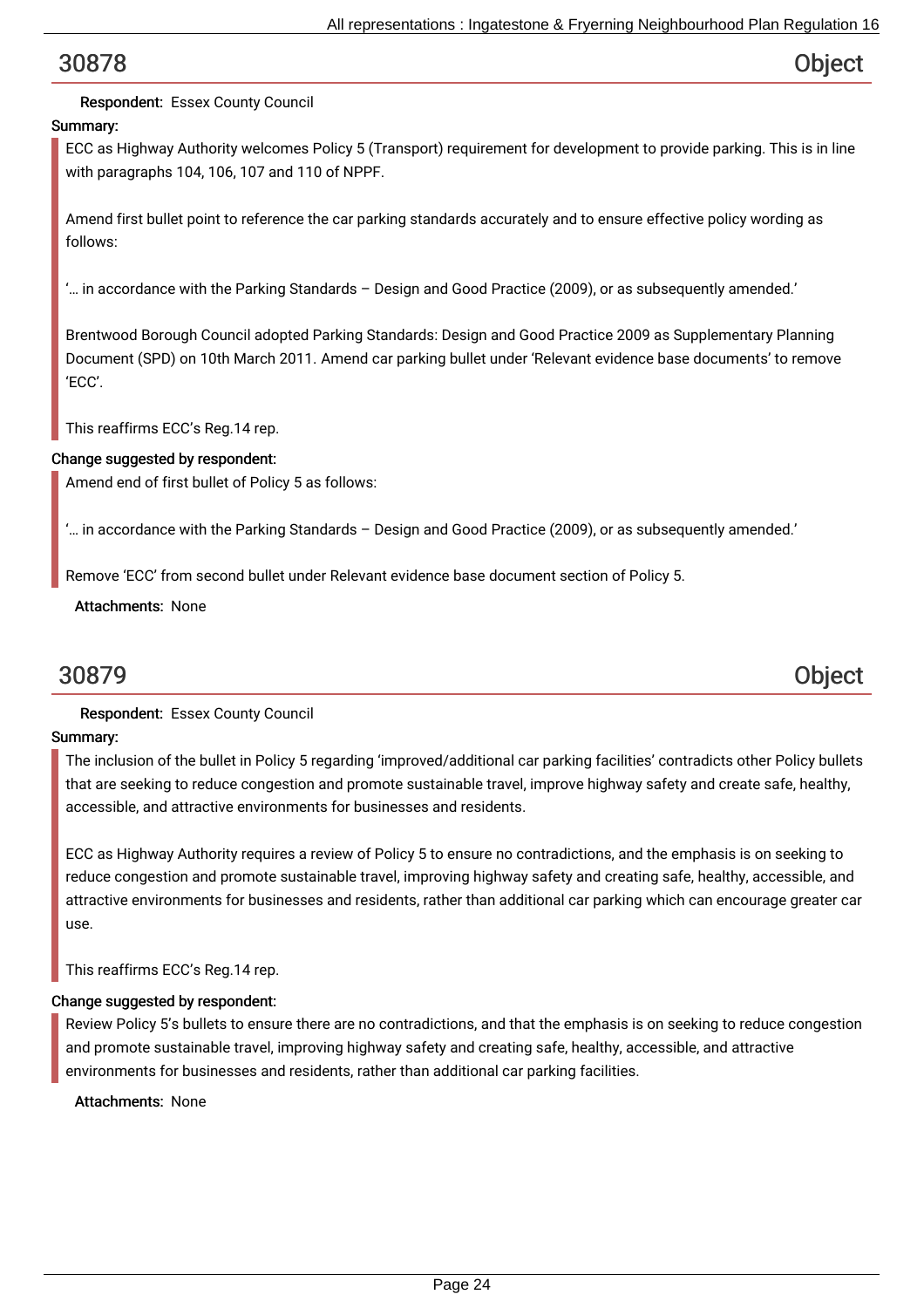## Respondent: Essex County Council

## Summary:

ECC has responsibilities for passenger transport and welcomes recognition of public transport contributing towards sustainable modes of travel in 'Sustainable transport' subsection, and requirement in Policy 5 to provide or contribute towards public transport improvements.

The supporting text and policy should also make clear it relates to both public transport services and its infrastructure. Considerations include routes, timings and frequencies of services, as well as location of stops, the waiting facilities, accessibility – physical mobility, timetables, digital/electronic information etc.

This reaffirms ECC's Reg.14 rep.

#### Change suggested by respondent:

Amend supporting text to reflect the current position and aspirations for public transport.

Amend bullet 7 of Policy 5 to include public transport infrastructure.

Attachments: None

# 30881 Object

### Respondent: Essex County Council

#### Summary:

Bullet 8 in Policy 5 requires proposals for new development to 'Provide effective enforcement to signed speed restrictions.'

Enforcement of speed restrictions are a legal matter for the Police, they are not a planning consideration.

It should be noted that reductions in speed limits need to be compliant with ECC Speed Management Strategy and considered in close cooperation with ECC Officers and the Police as Enforcement Authority. New developments should seek to be as connected, accessible and safe as possible. Specific physical measures and road layouts can assist in self-enforcing speed limits.

Bullet 8 should be deleted.

### Change suggested by respondent:

Delete bullet 8 from Policy 5.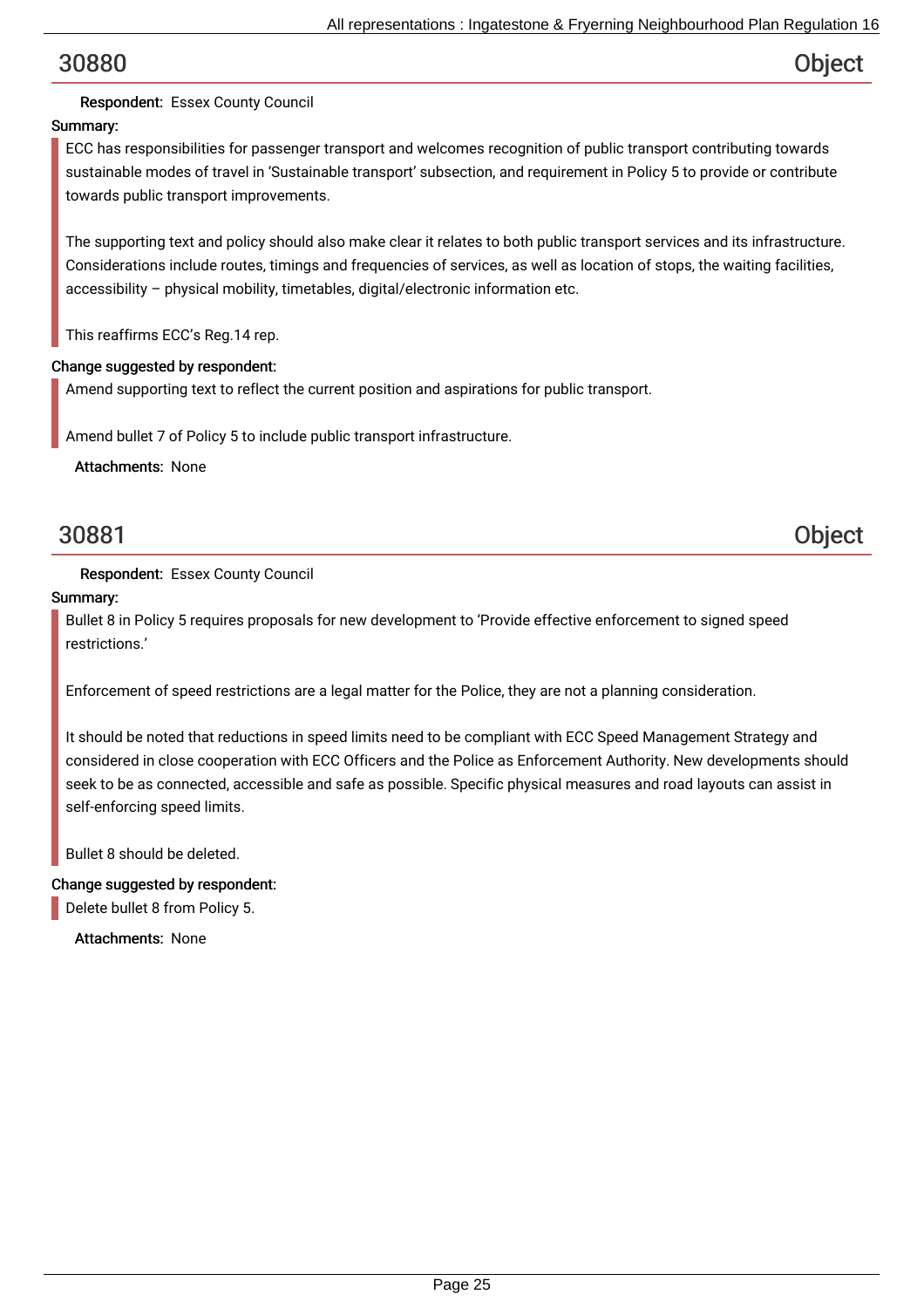## Respondent: Essex County Council

## Summary:

A transport statement to assess the number of trips generated by a development is only required by ECC as Highway Authority (ECC Development Management Policy) for development of 25+ dwellings.

The requirement under Policy 5 for proposals for 10 dwellings or more should be amended to reflect the ECC position.

This reaffirms ECC's Reg.14 rep.

### Change suggested by respondent:

Amend paragraph in Policy 5 relating to assessing transport impacts as follows:

Replace words 'Major development (10 dwellings or more27) proposals' with words' Proposals for 25 or more dwellings'

Attachments: None

## ENVIRONMENT

30845 Support

Respondent: Mr Robert Fletcher

Summary:

I think the original doc didn't give the precise area of Mill Green Common Public Open Space?

Change suggested by respondent:

-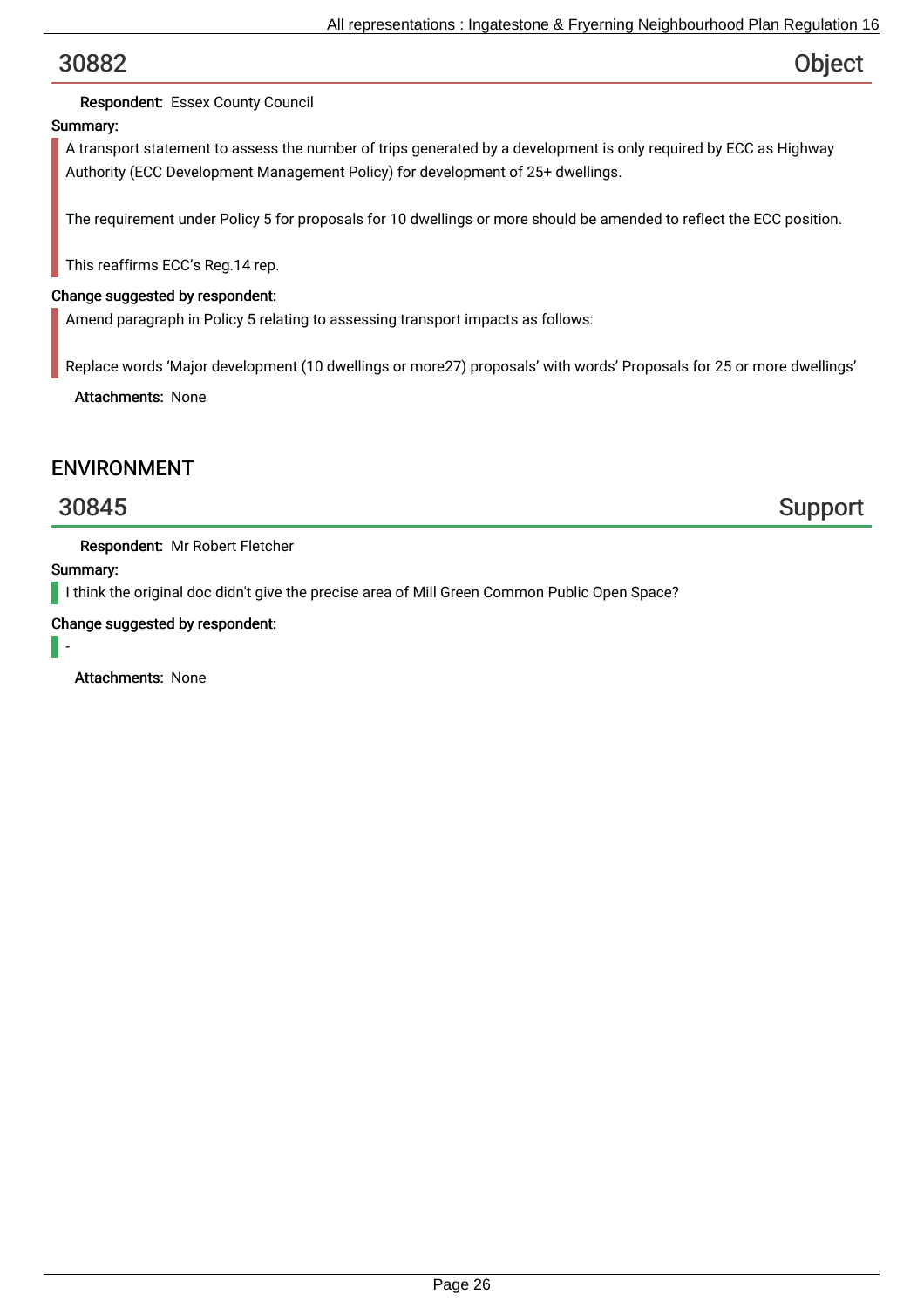### Respondent: Chelmsford City Council

### Summary:

The Council feels the strategic importance of RAMS is underplayed in the draft Neighbourhood Plan; alternative wording is proposed.

### Change suggested by respondent:

The draft Ingatestone and Fryerning Neighbourhood Plan states in the Environment section (Page 39) the following: 'Account should be taken by developers of the Recreational Disturbance Avoidance and Mitigation Strategy (RAMS) as this impacts the parish.'

Chelmsford City Council is one of 12 Essex local planning authorities to adopt the Essex Coast Recreational disturbance Avoidance and Mitigation Strategy. The Council feels the strategic importance of this is underplayed in the draft Neighbourhood Plan, and would propose the following replacement text:

'Ingatestone and Fryerning falls within a zone of influence where additional residential development may increase visitor numbers to sensitive coastal areas, potentially increasing disturbance to birds and their habitats. An Essex-wide strategy (called the Recreational disturbance Avoidance and Mitigation Strategy, or RAMS) has been prepared, identifying the potential for disturbance and the types of mitigation that might be needed. Requirements are set out in detail in Policy NE02 of the Brentwood Local Plan Pre-Submission Document (February 2019). Contributions will be secured from qualifying development towards mitigation measures in accordance with the RAMS.'

In addition, the RAMS should be included in the evidence base documents listed in the Appendix, and in the Glossary.

Attachments: None

# 30883 Object

### Respondent: Essex County Council

### Summary:

The sub section 'Climate Change' in the Environment chapter should be updated to include references to the current Government net-zero targets and standards, and the relevant recommendations of the Essex Climate Action Commission (ECAC) Report – Net Zero: Making Essex Carbon Neutral.

### Change suggested by respondent:

Update 'Climate Change' sub section in Environment chapter to include references to current Government net-zero targets and standards, and relevant recommendations from the Essex Climate Action Commission (ECAC) Report – Net Zero: Making Essex Carbon Neutral.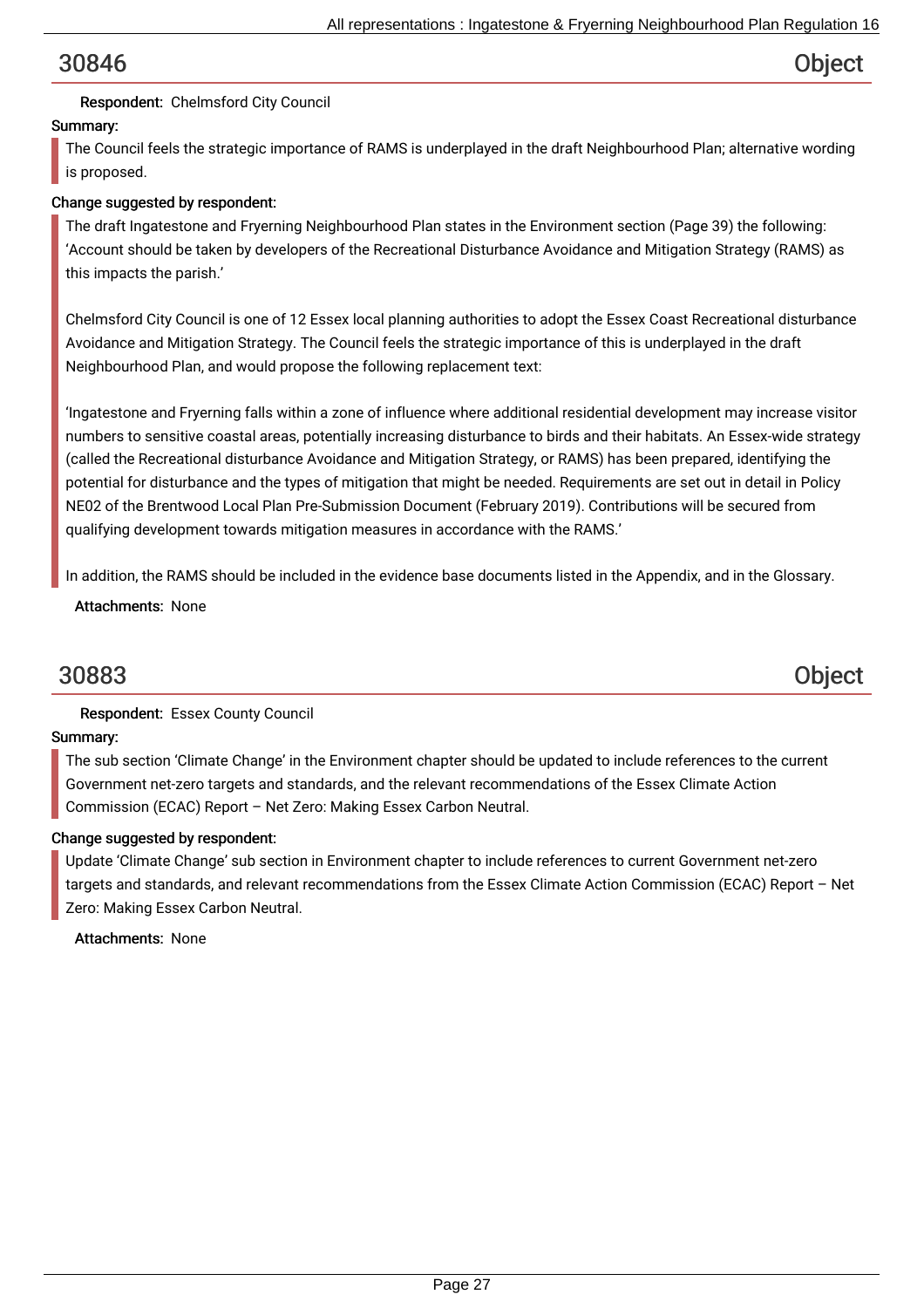## Respondent: Essex County Council

## Summary:

ECC as Lead Local Flood Authority requires reference to the two Critical Drainage Areas within the Parish to be included under 'Extreme weather and flooding' sub-section to ensure factual representation of the current flooding position in respect of flooding, to make clear to applicants and decisions makers of the need for consideration of flooding matters at the beginning of the planning process, in line with NPPF paragraphs 159 and 160. This would also ensure consistency on this matter in the NP.

SuDS management train wording (in Housing Design Section) should be included in Environment Section.

This reaffirms ECC's Reg.14 rep.

#### Change suggested by respondent:

Insert the following under the Extreme weather and flooding sub-section of the Environment chapter:

'There are two Critical Drainage Area's (CDA) within the parish. Any development within the CDA's should be directed away from areas of existing flooding and where possible should try to have a positive impact on existing areas of flood risk downstream of the development. Early engagement with the LLFA and consideration of the most up to date Surface Water Management Plan (SWMP) Action Plan, is critical to ensure that existing and potential flood risk is properly managed.'

'Development should be designed to manage surface water at its source and water quality using a variety of SuDS methods such as infiltration, interception, rainwater harvesting, and greywater recycling, which include source control features such as permeable paving, water butts, rain gardens, green roofs, and site control features such as swales, ponds and detention basins.'

Attachments: None

## 30885 Object

### Respondent: Essex County Council

#### Summary:

ECC welcomes and supports the text on community energy and sustainable energy plan for the Parish in the sub section 'Renewable Energy' in the Environment chapter.

The reference to a 2020 target is outdated. The Government's Energy White Paper (December 2020) details more relevant upcoming targets, including a commitment from Government for 100% clean electricity by 2035.

Reference should also be made to the relevant recommendations of the Essex Climate Action Commission (ECAC) Report – Net Zero: Making Essex Carbon Neutral.

#### Change suggested by respondent:

Update 'Renewable Energy' sub section in Environment chapter to include references to current Government energy targets and standards, and relevant recommendations from the Essex Climate Action Commission (ECAC) Report – Net Zero: Making Essex Carbon Neutral.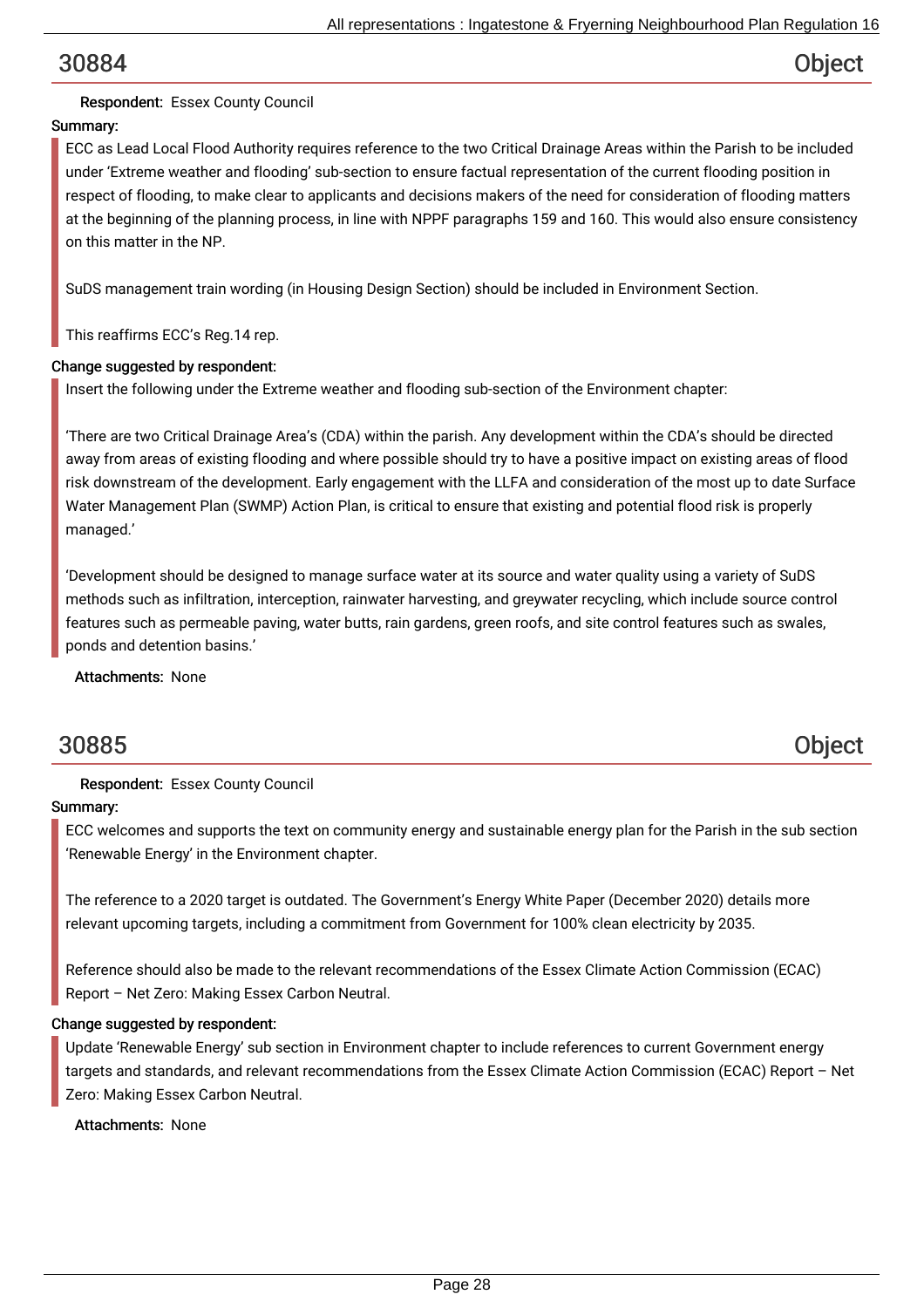#### Respondent: Mr James Delafield

#### Summary:

Reference is made towards the end of the policy to the fact that proposals for new development should not detrimentally impact air quality and public health within the parish as a result of increased traffic flows and congestion. It then goes on to state that all major development proposals will be required to contribute towards the provision of air quality monitoring to demonstrate an understanding of the current air quality surrounding the development site and outline the potential wider air quality implications of the proposed development on the parish.

In relation to Site R22, we would point out that the Air Quality Assessment produced to support the planning application concluded that this would not be an issue. Its findings demonstrate that the development of our site would not result in a level of development that would worsen air quality. Consequently, any such contribution sought would not be justified. Indeed, it would be contrary to the tests of reasonableness set out

in the CIL Regulations.

#### Change suggested by respondent:

#### Attachments:

-

#### Respondent: Dr ANDREW BRIGGS

#### Summary:

Additional detail can be added to include - more frequent and diligent street sweeping. Leaves accumulate, rain comes, pavements become treacherously slippery. Improved signage and surveillance including fines for offenders of litter and dog fouling. More dog faeces bins Fairfield and elsewhere. Clearing of leaves around drains to prevent surface water flooding. Replacement or new driveways use more sustainable construction materials.

### Change suggested by respondent:

Addition detail within the policies for improving street cleaning, reducing surface water flooding and requirements for more sustainable construction materials for replacement and new driveways.

Attachments: None

## POLICY 6: ENVIRONMENT

#### Respondent: Mr Roy Pittman

#### Summary:

-

As previously mentioned I think the habitat is a vital asset and must be maintained for future generations. One aspect that is essential in ensuring this happens is policing and enforcement! Unfortunately there are some who do not care and frequently escape any responsibility for the mess they leave, from disposable nappies to cans and sandwich boxes. Many times it is residents who end up clearing the mess left from vehicle littering.

#### Change suggested by respondent:

Attachments: None

# 30830 Support

# 30899 Support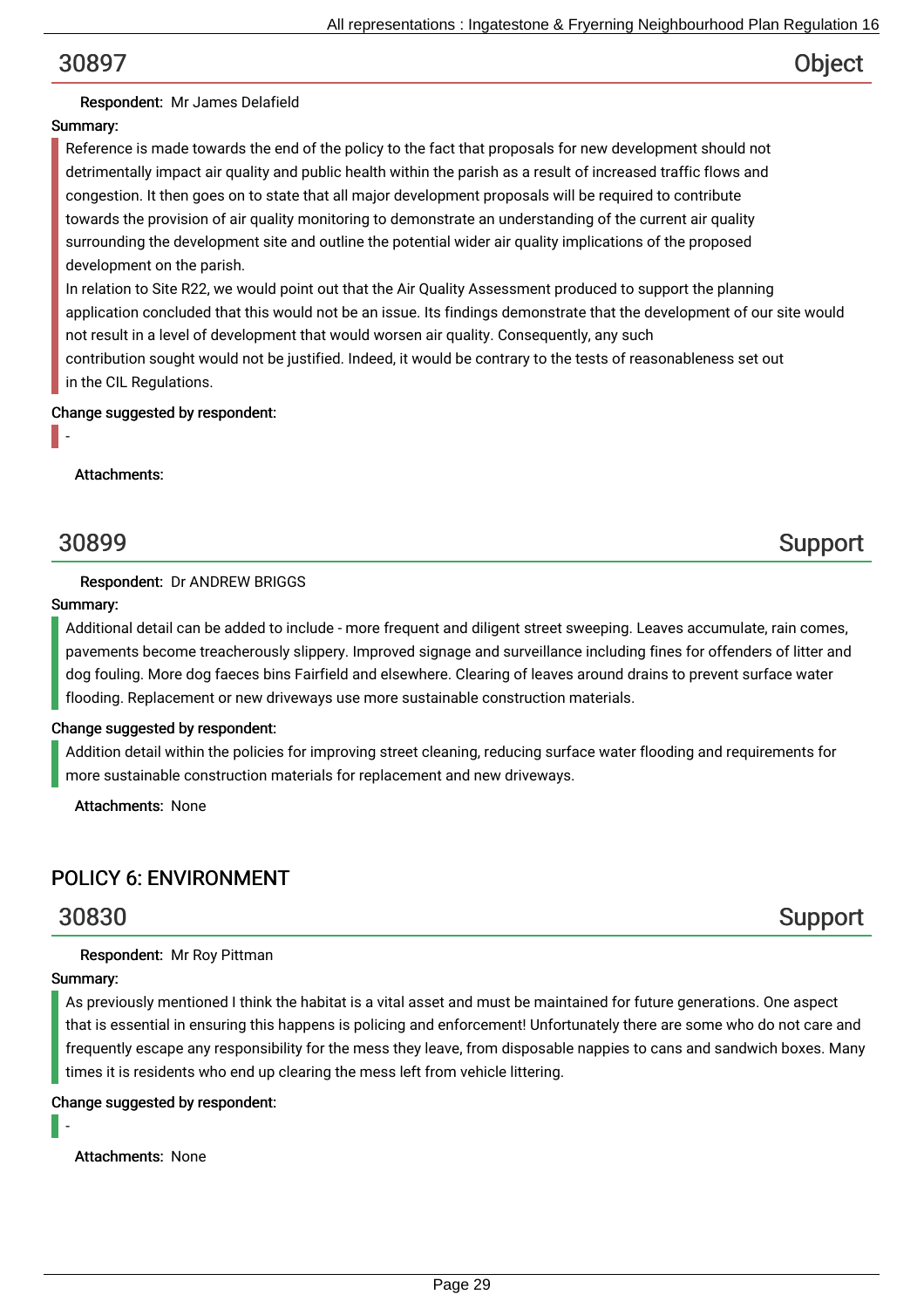## Respondent: Mr Martin Leyland

## Summary:

The areas for new development noted in the plan are aimed squarely at younger families, probably with a high proportion of young children. Yet all the sites identified are right on top of the A12. Obviously, the A12 is a very busy highway, I suggest with awful air quality. As noted, it's bad enough that all three of Ingatestone's schools border it, but at least at those points it's in a cutting. I don't believe that's the case on these new sites.

### Change suggested by respondent:

The plan identifies brown field sites as desirable for development, which is sensible. However, while having a storage depot immediately adjacent to a busy road makes sense, repurposing that land for housing does not. I have no doubt that people will buy these houses if built. But people also buy cigarettes, and no one would argue that's good for their health.

The plan should make air quality monitoring of new sites mandatory before granting permission for any development.

### Attachments: None

# 30835 Object

### Respondent: Mr Martin Leyland

### Summary:

Clarification of my last comment.

#### Change suggested by respondent:

The plan calls for development not to detriment air quality. So by implication, if we have an area where air quality is already bad (eg adjacent to the A12) then as long as it doesn't make that air quality worse, putting houses there is OK. Particularly in light of the Ella Adoo-Kissi-Debrah ruling, this seems like a poor policy

Development should be limited to areas where air quality is of an acceptable level. An independent air quality report should be a prerequisite for new developments of this type. And this is particularly important if that development targets younger families.

Attachments: None

# 30847 Support

Respondent: Mrs Nicky Harper

### Summary:

I support this but urge the council to go further and not simply plant trees to soak up carbon but to think of planting a diversity of trees to benefit plant and animal habitats

### Change suggested by respondent:

-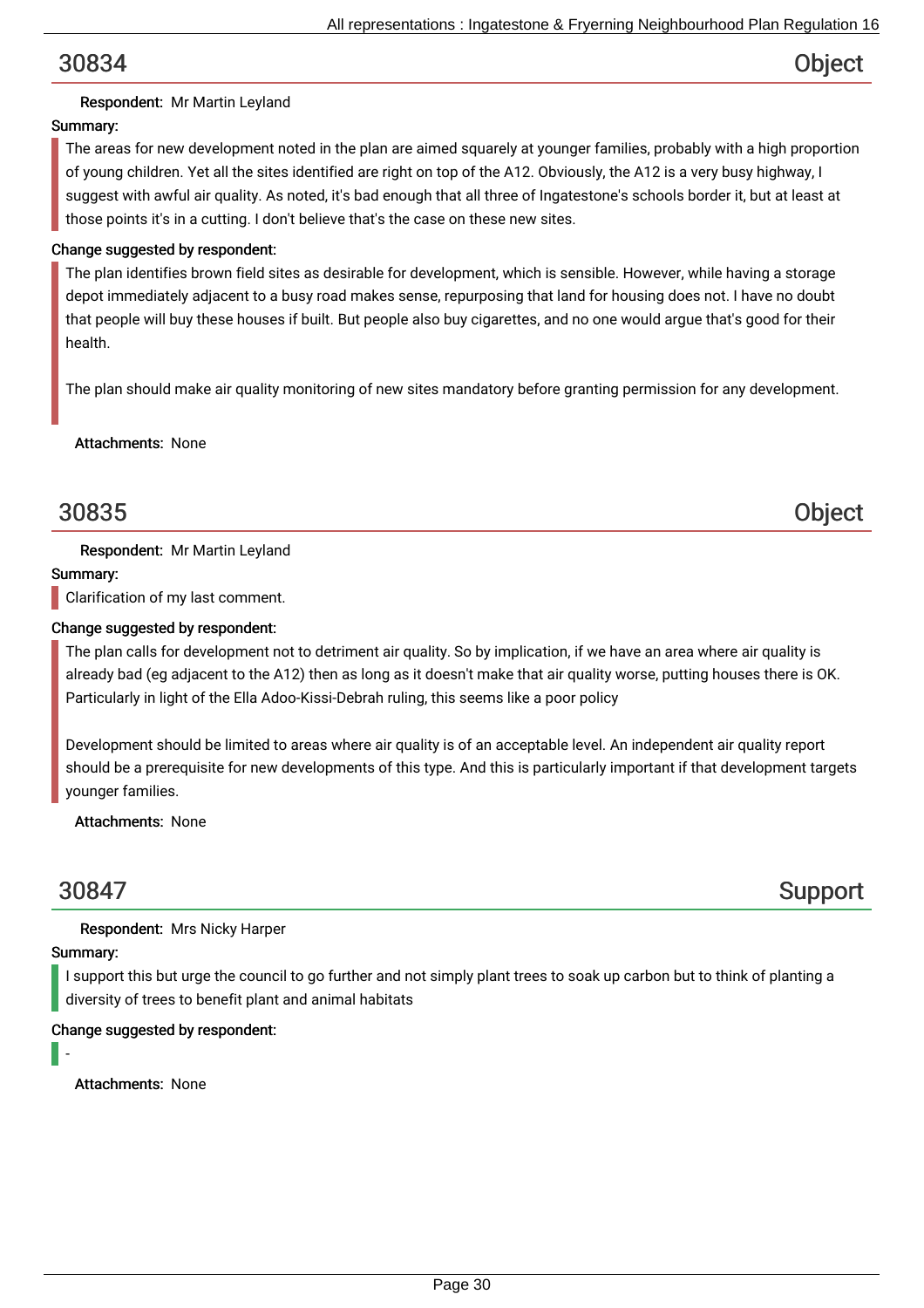## Respondent: Essex County Council

## Summary:

Reference to the requirement for street tree planting in Policy 6 (Environment) should make clear that appropriate measures need to be in place to secure the long-term maintenance of newly-planted trees, in line with paragraph 131 of the NPPF, which is also reflected in the ECC Developers' Guide to infrastructure Contributions.

This reaffirms ECC's Reg.14 rep.

### Change suggested by respondent:

Amend wording to street tree bullet in Policy 6 (Environment) to include reference to securing the long-term maintenance of newly-planted trees.

Attachments: None

## 30886 Object

Respondent: Essex County Council

### Summary:

ECC welcomes the inclusion of the bullet in Policy 6 on sustainable design, which references energy efficiency, innovative low carbon technology and energy conservation. This is in line with paragraphs 154, 155 and 158 of the NPPF.

This bullet should be strengthened to mandate maximisation of renewable energy generation onsite and include smart local energy systems. Reference to relevant net zero standards should also be included.

Reference to the relevant energy and built environment recommendations of the Essex Climate Action Commission (ECAC) Report – Net Zero: Making Essex Carbon Neutral can assist in providing support for this matter.

### Change suggested by respondent:

Amend bullet in Policy 6 relating to 'sustainable design features' to include standards on net zero, the maximisation of renewable energy generation onsite and include smart local energy systems, and reference to the relevant recommendations of the Essex Climate Action Commission (ECAC) Report – Net Zero: Making Essex Carbon Neutral.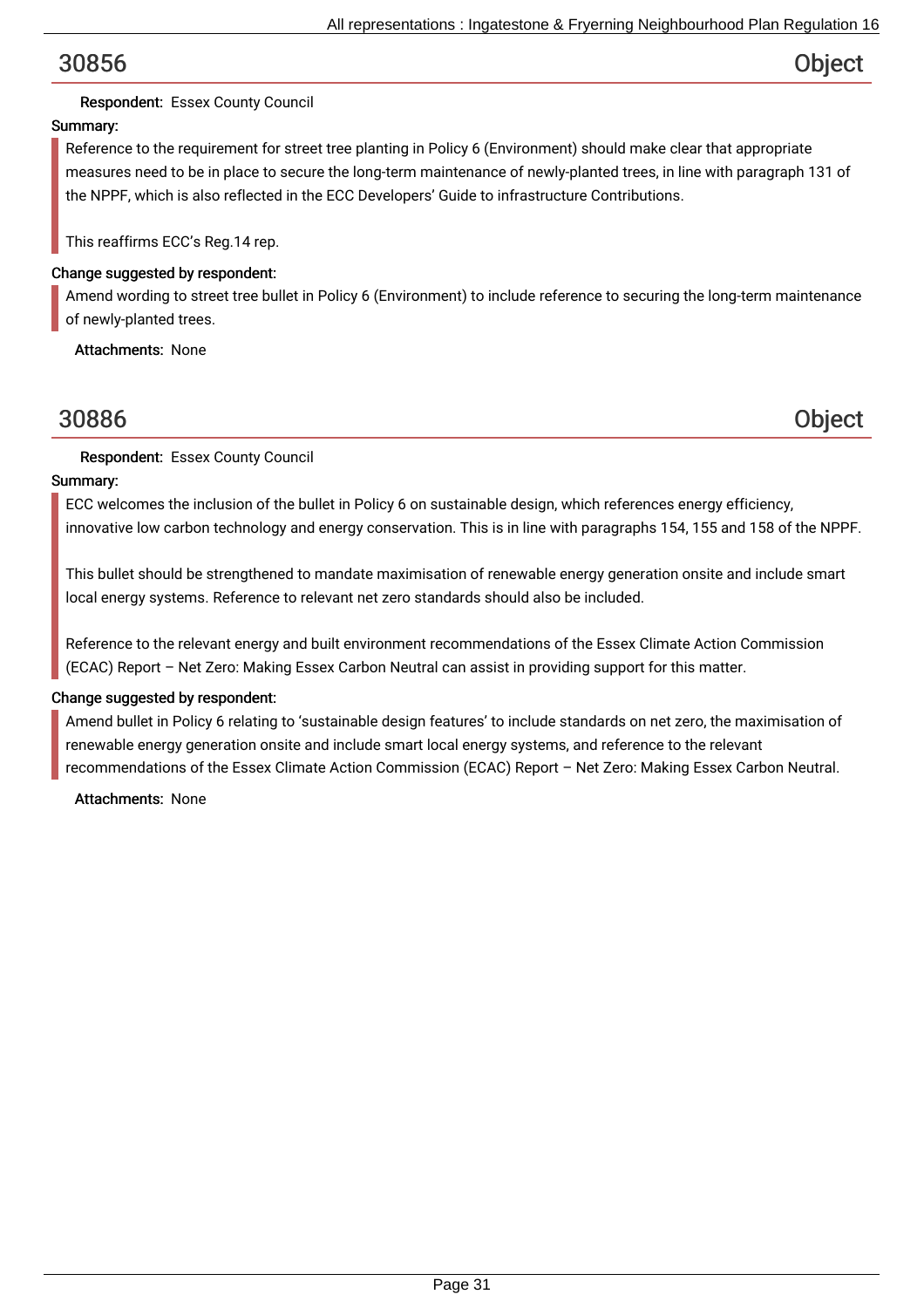## Respondent: Essex County Council

## Summary:

ECC supports the principle of development providing safe walking and cycling routes to surrounding public transport and local services and facilities (set out in the first bullet under the 5th section Policy 6), in line with paragraphs 104, 106 and 112 of the NPPF.

The bullet should also make it clear that consideration is also required to be given to the location of the connections within the existing network.

This reaffirms ECC's Reg.14 rep.

#### Change suggested by respondent:

Amend first bullet under the 5th section Policy 6 referring to 'safe walking and cycling routes' to include consideration of connections with the existing walking and cycling network.

Attachments: None

30888 Support

Respondent: Essex County Council

### Summary:

ECC as the Mineral and Waste Planning Authority welcomes references to sustainable mineral and waste management in Policy 6 (Environment).

This addresses ECC's Reg.14 rep.

### Change suggested by respondent:

-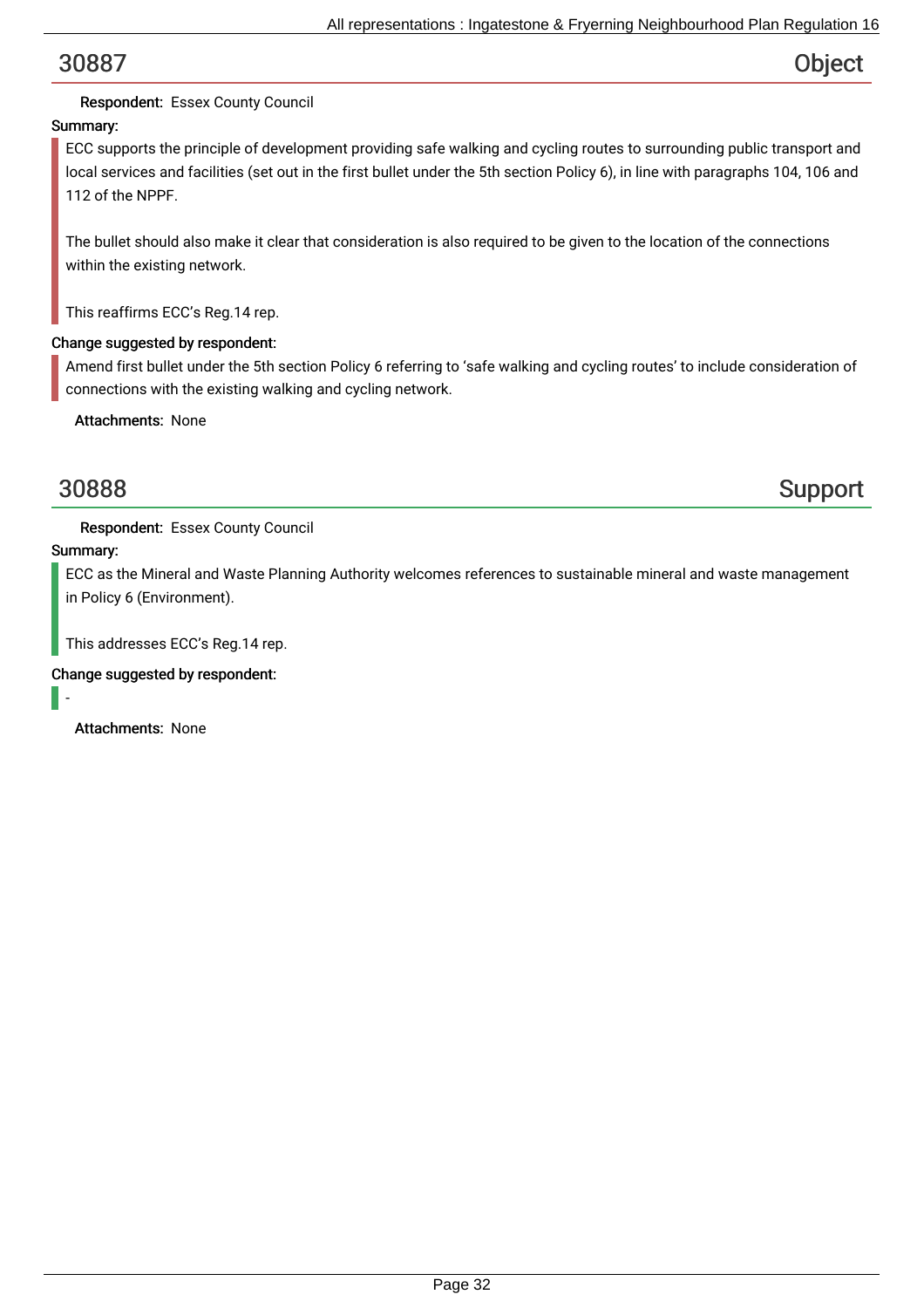## Respondent: Essex County Council

## Summary:

ECC as Lead Local Flood Authority welcomes principle of Policy 6 paragraph relating to SuDS. It should be amended as follows:

• New development proposals should incorporate sustainable urban drainage (SuDS) where appropriate to manage greenfield runoff rates of surface water runoff to reduce the potential for flooding. SuDS schemes should be designed to deliver multi-purpose space to enhance biodiversity net gain and ecosystems within development proposals.

In line with NPPF paragraphs 159 and 167, further paragraph should be included in Policy 6 requiring SuDS to be designed in accordance with the SuDS management train.

This reaffirms ECC's Reg.14 rep.

### Change suggested by respondent:

Amend paragraph on SuDS in Policy 6 as follows:

Insert words 'greenfield runoff' between words 'manage' and 'rates'

Insert words 'be designed to deliver multi-purpose space' between words 'schemes should' and 'to enhance'

Insert words 'net gain' between words 'biodiversity' and 'and ecosystems'

Insert additional paragraph after SuDS paragraph in Policy 6 as follows:

'SuDS proposals should be designed appropriately to manage surface water at its source and water quality using a variety of SuDS methods such as infiltration, interception, rainwater harvesting, and grey water recycling, which include source control features such as permeable paving, water butts, rain gardens, green roofs, and site control features such as swales, ponds, and detention basins.'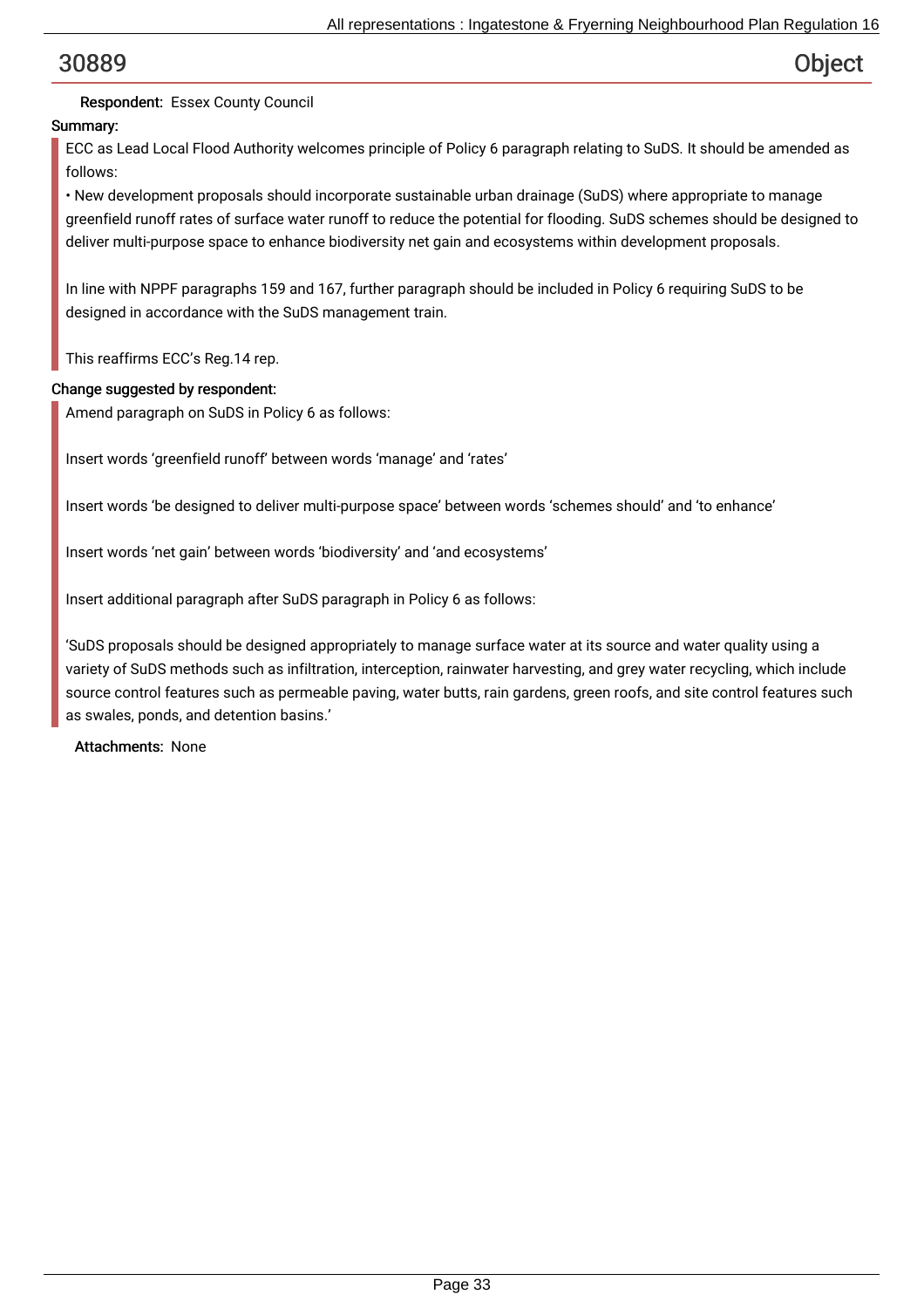### Respondent: Essex County Council

### Summary:

ECC welcomes in principle Policy 6 requirement for new development proposals to seek opportunities to reduce carbon emissions by 'encouraging home working by designing homes to be adaptable and ensuring good quality mobile phone and broadband connections'.

Bullet 2 of this section of Policy 6 should be amended to ensure consistency with Bullet 8 of section b) of Policy 4, referencing 'ultrafast broadband and 5G mobile telecommunications infrastructure', rather than 'good quality mobile phone and broadband connections'.

This reaffirms ECC's Reg.14 rep.

#### Change suggested by respondent:

Amend bullet 2 under section 5 ('reduce carbon emissions') of Policy 6 to read as follows:

'Encouraging home working by designing homes to be adaptable and ensuring ultrafast broadband and 5G mobile telecommunications infrastructure.'

Attachments: None

## WELLBEING, LEISURE AND COMMUNITY FACILITIES

30892 Support

#### Respondent: Sports England

#### Summary:

Encouraging communities to become more physically active through walking, cycling, informal recreation and formal sport plays an important part of planning. Providing enough sports facilities of the right quality and type in the right places is vital to achieving this. It is essential therefore that the neighbourhood plan reflects and complies with national planning policy for sport as set out in the NPPF with particular reference to Pars 98 and 99. It is important that a neighbourhood plan reflects the recommendations and actions set out in any sports strategies, including those which may specifically relate to the neighbourhood area, and that any local investment opportunities, such as the Community Infrastructure Levy, are utilised to support their delivery. Where such evidence does not already exist then relevant planning policies in a neighbourhood plan should be based on a proportionate assessment of the need for sporting provision in its area. Guidance is provided on how to achieve the above outcomes.

#### Change suggested by respondent:

-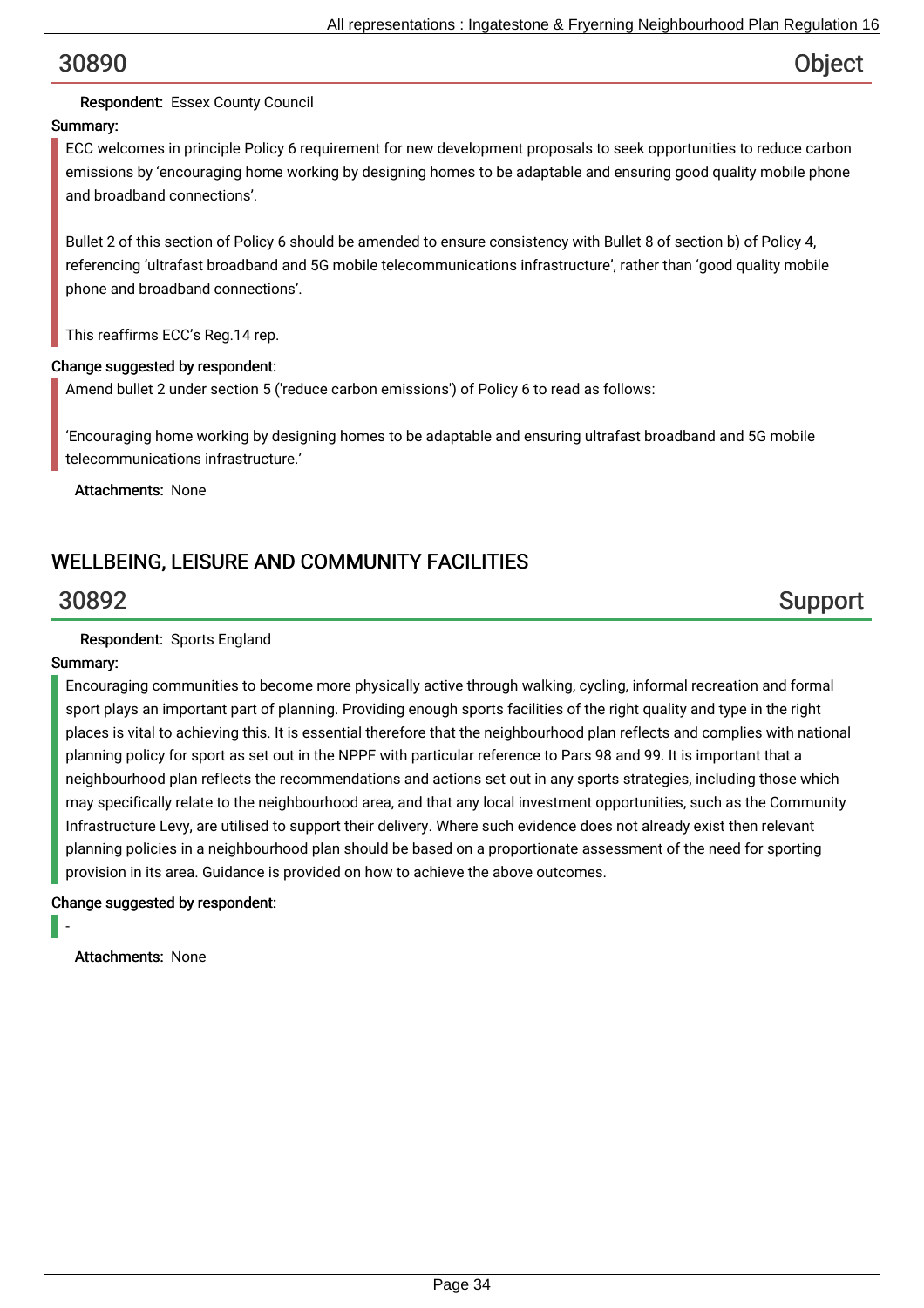## POLICY 7: WELLBEING, LEISURE AND COMMUNITY FACILITIES

# 30831 Support

#### Respondent: Mr Roy Pittman

#### Summary:

-

We need more facilities for teenagers, they are usually treated as a single group but the difference in interests between a 13 year old and a 17 year old are vast and all should be catered for.

#### Change suggested by respondent:

Attachments: None

## **REFERENCES**

# 30904 Object

Respondent: Essex County Council

#### Summary:

ECC as the Highway Authority, requires Nos. 14 and 16 under the References section to be amended to reference the car parking standards accurately as follows:

'Parking Standards – Design and Good Practice (2009), or as subsequently amended.'

#### Change suggested by respondent:

'Parking Standards – Design and Good Practice (2009), or as subsequently amended.'

Attachments: None

## **GLOSSARY**

# 30905 Support

Respondent: Essex County Council

Summary:

-

**ECC** welcomes the inclusion and correct reference to ECC's responsibilities and statutory services in the Glossary.

Change suggested by respondent:

Attachments: None

Respondent: Essex County Council

#### Summary:

-

ECC welcomes the inclusion of the Essex Design Guide (EDG) 2018 in the Glossary and references included in the Explanation column to important elements that are relevant to the proposed Neighbourhood Plan.

Change suggested by respondent:



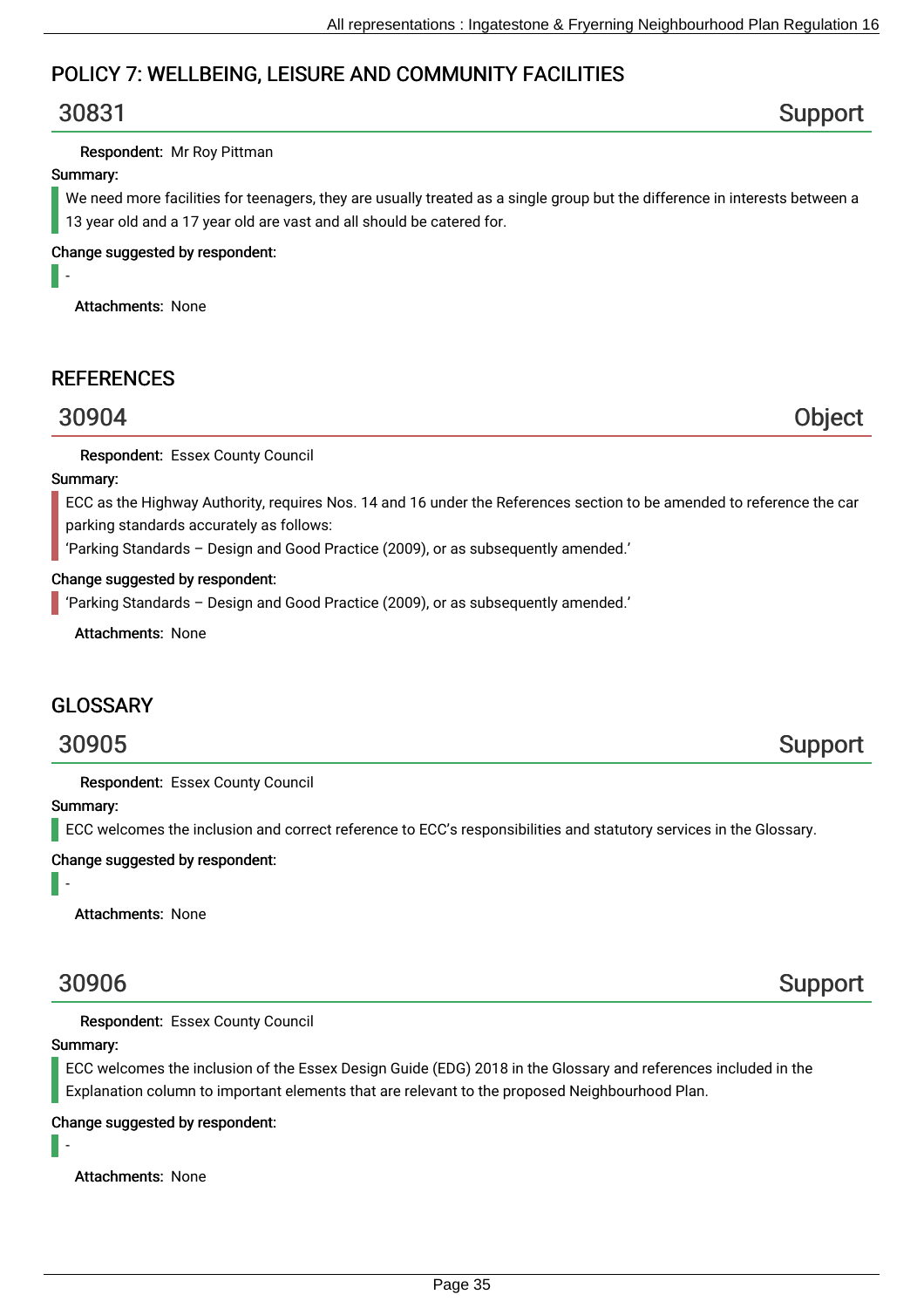30907 Support

Respondent: Essex County Council

#### Summary:

Reference the most up to date NPPF (2021).

#### Change suggested by respondent:

Amend Explanation column in Glossary for NPPF to read as follows:

The National Planning Policy Framework 2021 sets out the government's planning policies for England and how these should be applied.

Attachments: None

# 30908 Object

Respondent: Essex County Council

### Summary:

ECC as the Highway Authority, require the Explanation for Parking Standards to be amended to reference the car parking standards accurately as follows: 'Brentwood Borough Council adopted the Parking Standards – Design and Good Practice 2009 as a Supplementary Planning Document (SPD) as of 10th March 2011. Development should be in accordance with these Standards, or as subsequently amended.'

#### Change suggested by respondent:

Replace Explanation wording for Parking Standards with the following:

'Brentwood Borough Council adopted the Parking Standards – Design and Good Practice 2009 as a Supplementary Planning Document (SPD) as of 10th March 2011. Development should be in accordance with these Standards, or as subsequently amended.'

Attachments: None

# 30909 Object

### Respondent: Essex County Council

### Summary:

The Explanation for Site R21 does not reflect the Brentwood Pre-Submission Local Plan (inc. Main Modifications).

It is recommended that for consistency the Neighbourhood Plan should be amended to read as follows:

'The BBC LDP has allocated around 161 new homes on Land south of Ingatestone, identified as Site R21. This site is outside the Neighbourhood Plan Area.'

#### Change suggested by respondent:

Replace Explanation wording for Site R21 with the following:

'The BBC LDP has allocated around 161 new homes on Land south of Ingatestone, identified as Site R21. This site is outside the Neighbourhood Plan Area.'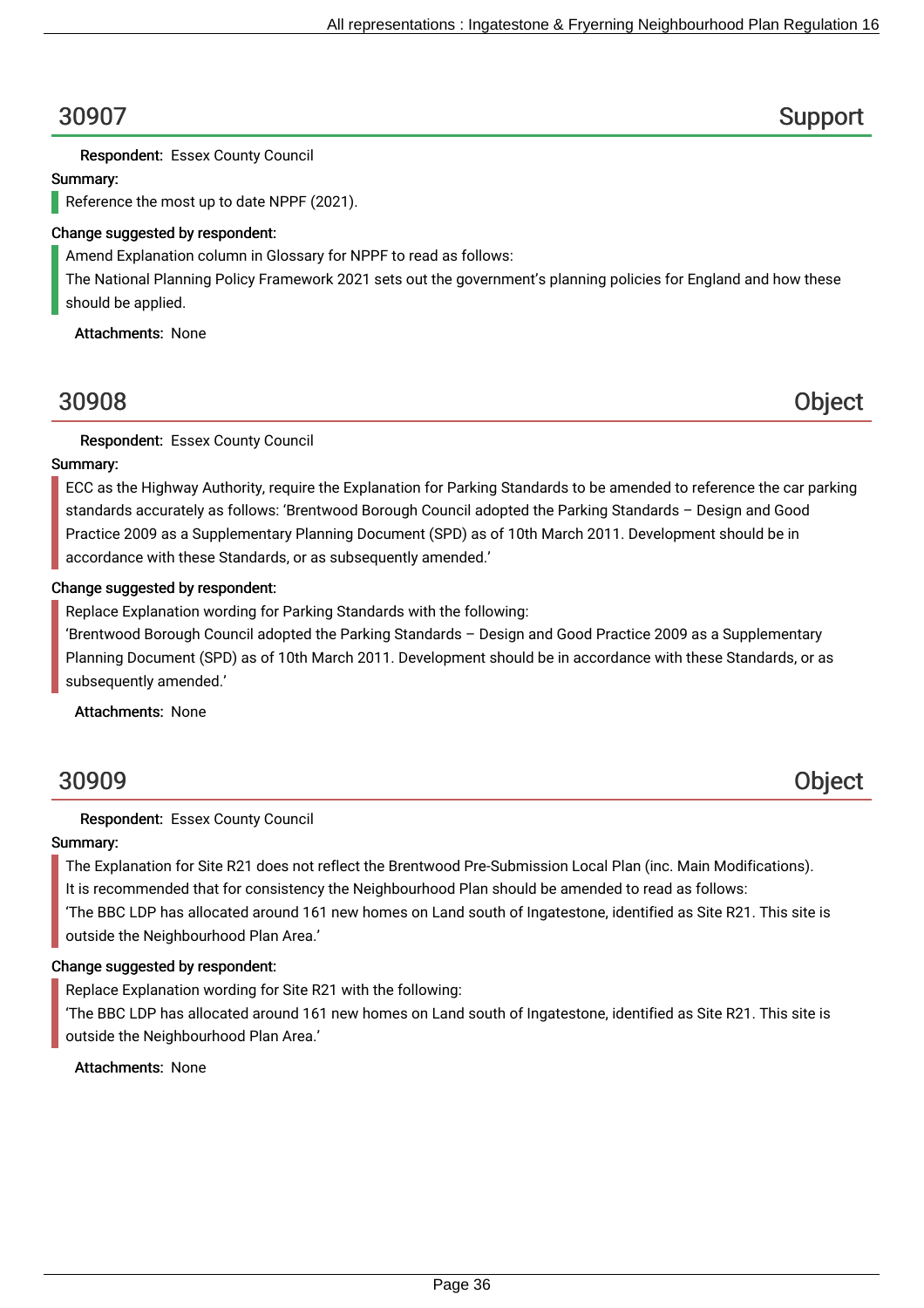## Respondent: Essex County Council

## Summary:

The Explanation for Site R22 does not reflect the Brentwood Pre-Submission Local Plan (inc. Main Modifications). It is recommended that for consistency the Neighbourhood Plan should be amended to read as follows:

'The BBC LDP has allocated around 57 new homes on Land adjacent to the A12 Ingatestone, identified as Site R22. This site is within the Neighbourhood Plan Area and is also allocated in the Neighbourhood Plan under Policy 1 – Housing.'

### Change suggested by respondent:

Replace Explanation wording for Site R21 with the following:

'The BBC LDP has allocated around 57 new homes on Land adjacent to the A12 Ingatestone, identified as Site R22. This site is within the Neighbourhood Plan Area and is also allocated in the Neighbourhood Plan under Policy 1 – Housing.'

Attachments: None

## 30911 Object

Respondent: Essex County Council

### Summary:

For consistency the Glossary should also include reference to the employment site allocated in the BBC LDP (inc. Main Modifications) and the Neighbourhood Plan. A new entry in the Glossary should read as follows:

Subject – Site E08

Explanation – The BBC LDP has allocated around 2.06ha of land for employment development on Land adjacent to A12 and slip road Ingatestone, identified as Site E08. This site is within the Neighbourhood Plan Area and is also allocated in the Neighbourhood Plan under Policy 4 – Economy.'

### Change suggested by respondent:

Replace Explanation wording for Site R21 with the following:

'The BBC LDP has allocated around 2.06ha of land for employment development on Land adjacent to A12 and slip road Ingatestone, identified as Site E08. This site is within the Neighbourhood Plan Area and is also allocated in the Neighbourhood Plan under Policy 4 – Economy.'

Attachments: None

## APPENDIX

30912 Support

Respondent: Essex County Council

### Summary:

ECC supports the inclusion in the Appendix of the correct reference to the Essex Green Infrastructure Strategy 2020. This addresses ECC's Reg.14 rep.

### Change suggested by respondent:

-